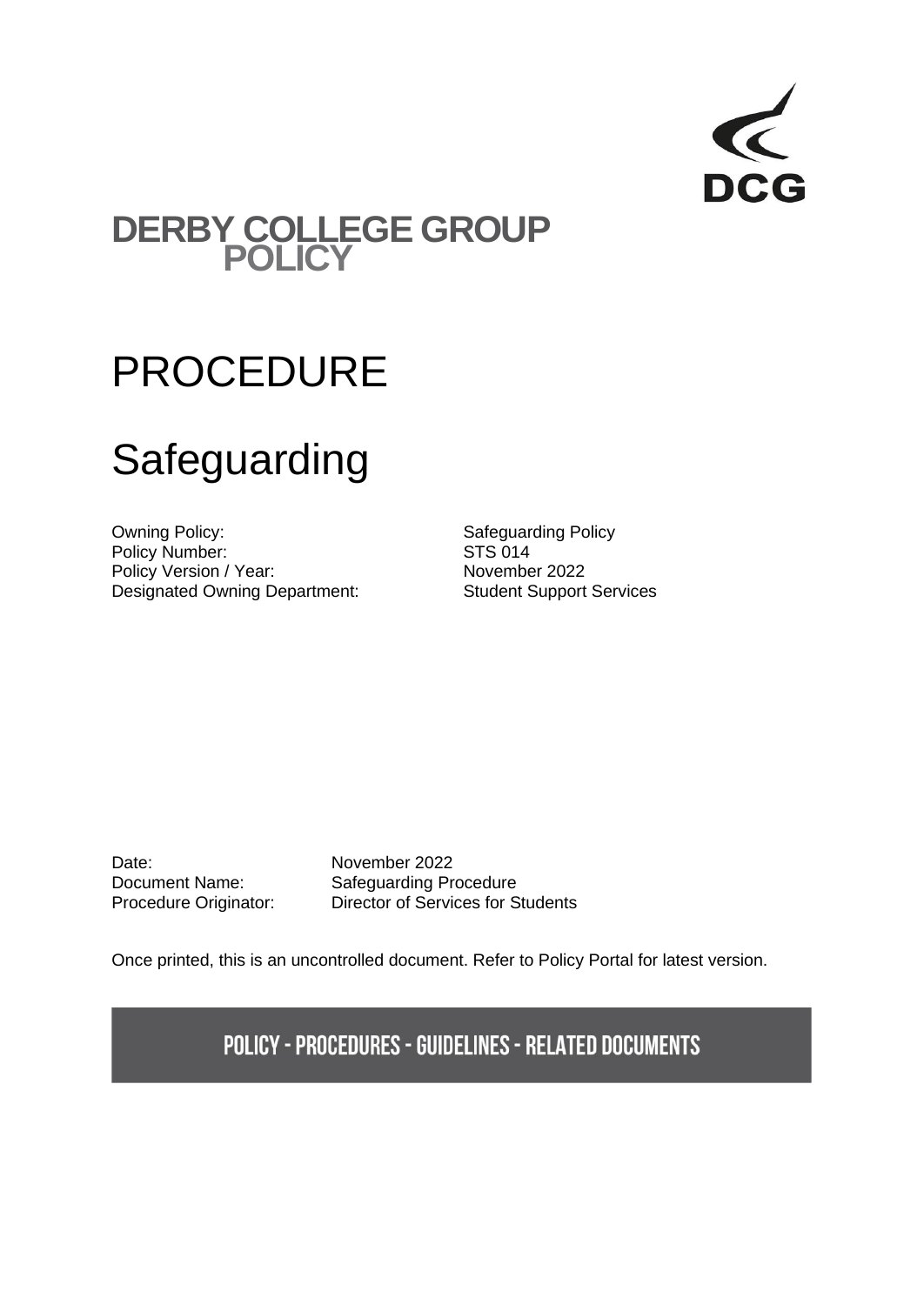## **1 INTRODUCTION AND PURPOSE**

## 1.1 Overview

DCG places the highest importance on safeguarding, and the safety and well-being of students is paramount in all College activities. Furthermore, the College recognises that employees/volunteers and students have an important role to play in safeguarding, in particular the welfare of young people and vulnerable persons and preventing abuse and/or harm. DCG also acknowledges that at any time any person could be classed as 'vulnerable'.

In order to comply with this duty of care, all employees/volunteers must be aware of the lines of communication and levels of responsibility which exist to ensure that matters of safeguarding can be dealt with adequately.

These Safeguarding Procedures set out a framework for those arrangements.

## 1.2 Intent

The Safeguarding Procedures apply to all persons coming into contact with DCG.

## 1.3 Scope

Young people under the age of 18.

Adults at risk: -

- Someone over the age of 18 who has a need for care and support
- Someone who is experiencing or is at risk of neglect or abuse

As a result of the above needs, the adult is unable to protect himself or herself against the abuse or neglect, or the risk of it. The term 'Adult at Risk' is now more commonly used in place of 'Vulnerable Adult', as 'Vulnerable Adult' may wrongly imply that some of the fault for the abuse lies with the victim.

Disqualification by association applies to any person working in early years' provision and those working in later years' provision for children who have not attained the age of eight including before school settings, such as breakfast clubs and after school provision. It also covers people who are directly concerned in the management of such early or later years provision.

## 1.4 Related Legislation

The College has a statutory duty placed on it by Keeping Children Safe in Education (September 2021) to have in place arrangements for carrying out its functions with a view to safeguarding and promoting the welfare of young people and vulnerable persons. This is further supported by Working together to safeguard children (2018), the Education Act 2011 and the Children Act 1989 (Section 17 Child in Need (Provision of services for children in need, their families and others) and Section 47 Risk of Significant Harm (Local Authority's duty to investigate). The College also has a duty to safeguard adults at risk in line with the requirements of the Care Act 2014.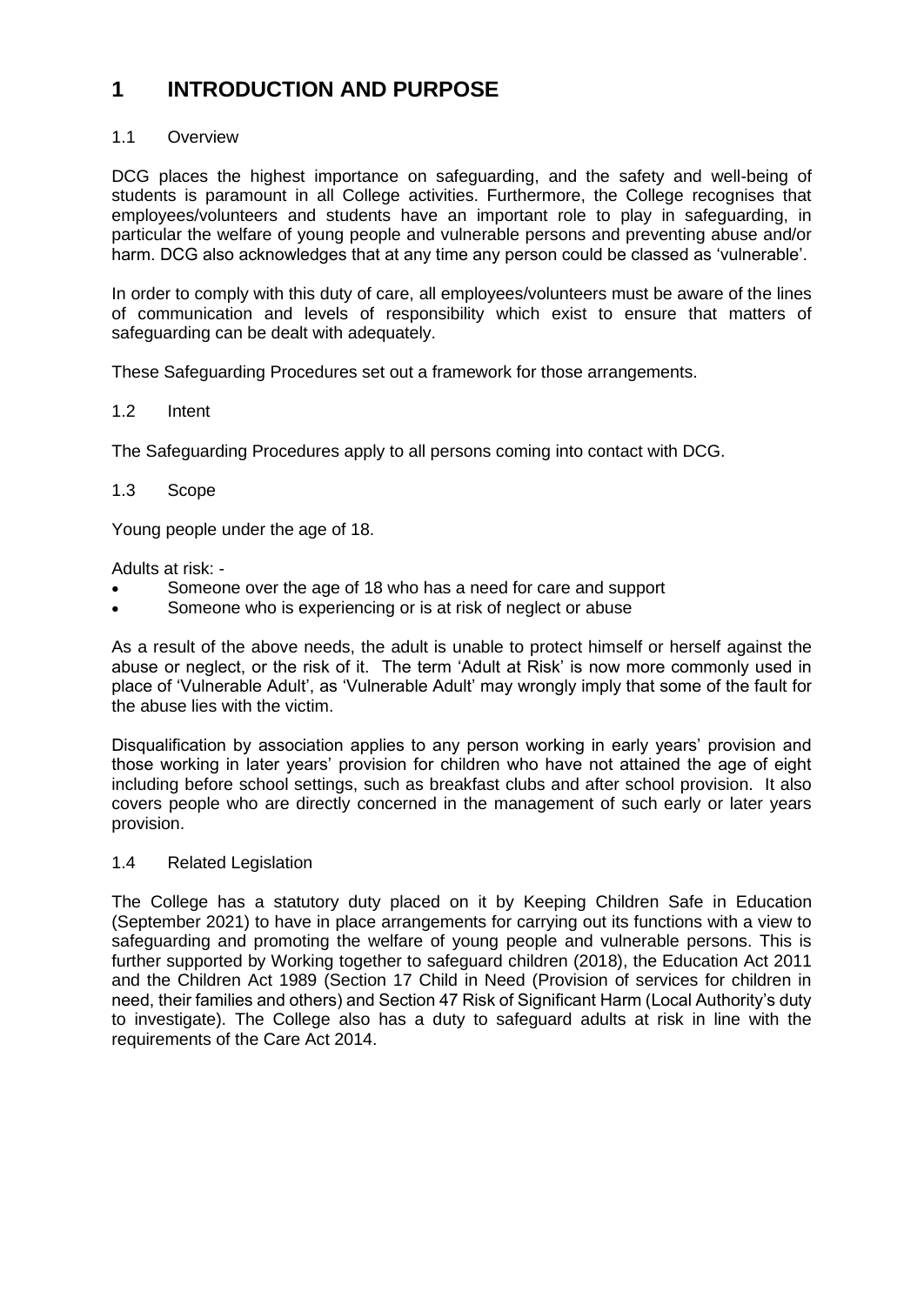## **2 OPERATING PROCEDURES**

## 2.1 Definitions

Regulated activity of children is any unsupervised activity (i.e. teach, train, instruct, care for or supervise, or advise on well-being, drive (only for children) which takes place in specified places (i.e. schools, childcare premises, and FE Colleges mainly educating children full-time). Regular means by the same person frequently (once a week or more often) or on more than three in a 30-day period (or in some cases, overnight).

Regulated activity for vulnerable groups is anyone undertaking personal care (i.e. assistance with washing and dressing, eating, drinking and toileting, or teaching someone to do one of these tasks). There is no requirement to do an activity a number of times before a person is in regulated activity.

## 2.2 Process / Steps / Stages

## **ORGANISATIONAL ARRANGEMENTS TO FACILITATE SAFEGUARDING**

## **Governing Body**

Whilst the Chief Executive carries and accepts overall responsibility and is supported by the Designated Safeguarding Lead, the Governing Body is responsible for the endorsement, approval and implementation of the College's Safeguarding Policy.

## **The Senior Leadership Team Safeguarding Group**

The purpose of the group is to seek assurance from the Designated Safeguarding Lead (DSL) and HR Director that safeguarding arrangements, including relevant policies and procedures, are in place and that compliance, with these policies, is monitored to ensure that safeguarding is proactively and effectively managed. This group will also oversee compliance with the organisation's statutory duties as set out in the Children Act 1989, Education Act 2002, Children Act 2004 and the most up to date version of the statutory guidance, KCSiE.

## **College Safeguarding Board**

The key function of the Board is to establish and maintain a safe learning environment, by enacting the safeguarding policies and procedures and working to an annual action plan.

The Board aims to promote a culture of understanding and co-operation across the College to ensure the safety and welfare of all employees, volunteers, students, contractors, subcontractors and visitors.

Working Groups may be convened in response to specific issues, with key aims and objectives being set. These groups will report directly to the Safeguarding Board.

The Board is chaired by the Director of Services for Students and Terms of Reference for the College Safeguarding Board are established.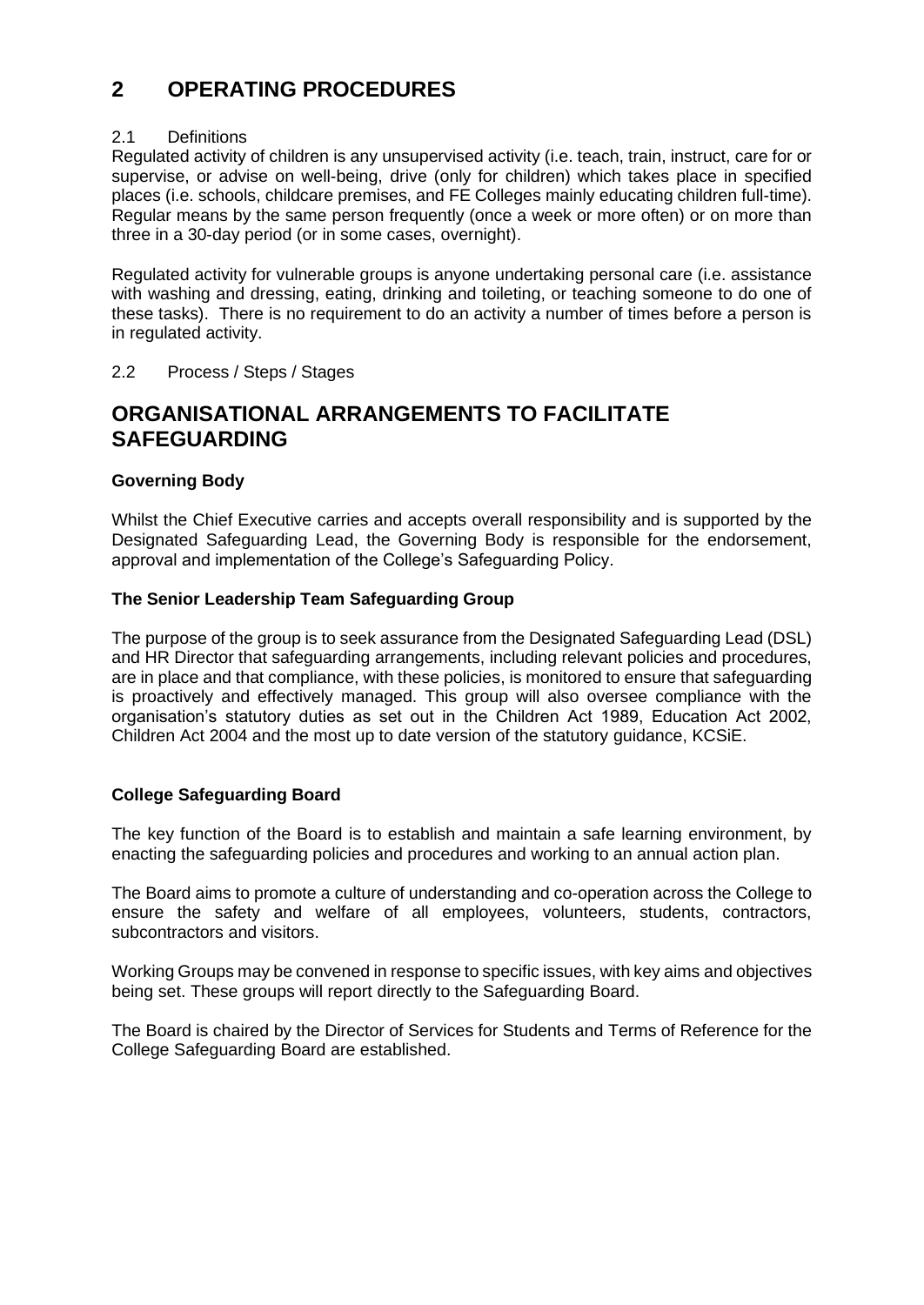## **Safeguarding Management Group**

The Safeguarding Management Group is responsible for responding quickly and appropriately to allegations of abuse made against employees/volunteers in line with this procedure.

The Safeguarding Management Group will comprise of:

- Chief Executive or nominated deputy
- Designated Safeguarding Lead or nominated deputy
- Executive Director of Human Resources or nominated deputy

The Chief Executive will consider and, where appropriate, include the Link Safeguarding Governor.

## **Training and Information**

The training of Governors and all employees, volunteers and students is an essential element of having successful safeguarding arrangements in place.

The information, instruction and training of all persons is seen as a fundamental part of providing a safe learning environment. Training for employees/volunteers should be provided at the start of employment (induction) and then on a regular basis throughout employment.

This continual training programme is to ensure high standards are maintained for the benefit of employees, volunteers, students and the general public.

Further training will be delivered to individuals commensurate with their roles and responsibilities with the College.

All training provided should be recorded and evidence kept that training has taken place.

In addition to formal training at the point of induction and annual renewal of training, further information and briefings are provided for employees, governors and volunteers via safeguarding newsletters, briefing documents, external speaker briefings and presentations from key agencies and professionals.

## **Safer Recruitment and Selection**

The Executive Director of Human Resources is responsible for ensuring that the College has systems in place which pay full regard to the guidance set out in 'Keeping children safe in education' and 'Working together to safeguard children'.

The College's Employee Recruitment & Selection Policy and supporting procedures ensure that all appropriate measures are applied in relation to everyone who works at the College, including Governors, employees, volunteers, and persons employed by external contractors/partners, including:

- Verifying identity and academic or vocational qualifications (where appropriate)
- Obtaining professional and character references and checking previous employment histories
- Obtaining relevant Disclosure & Barring disclosures for employees in line with their role and responsibilities in the College and in accordance with Government guidance.
- Undertaking risk assessments, as appropriate, following information received from DBS.
- Applying additional checks to all new employees who are non-European Economic Area (EEA) nationals.
- Keeping a single central record detailing the range of checks carried out on employees.
- In the case of temporary/agency employees operating on College premises, requiring them to agree to and abide by safeguarding conditions set out by the College.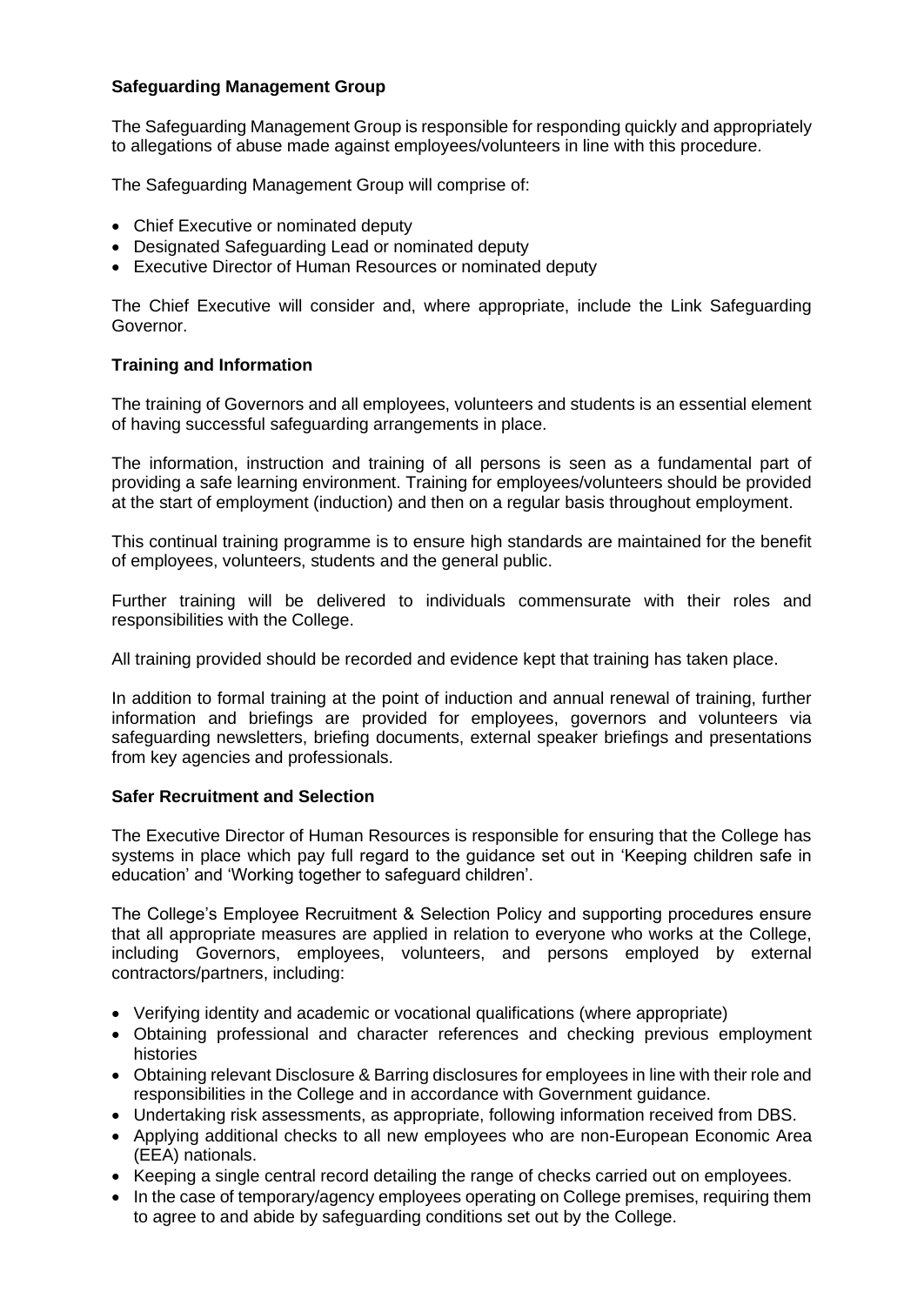## **Host Families**

Where the College arrange for a visiting child to be provided with care and accommodation in the United Kingdom in the home of a family to which the child is not related the responsible adults will be engaging in regulated activity for the period of the stay. In circumstances such as this, the College will carry out relevant DBS checks on all persons over the age of 16 who permanently reside in the host residence.

For host families aboard. the Visit Leader should liaise with the partner school/establishment to establish a shared understanding of, and agreement to the arrangements in place to safeguard College students. If necessary, the Visit Leader should contact the relevant foreign embassy or High Commission of the country in question to discuss what check(s) may be possible.

## **Events and External Speakers (Prevent Duty)**

In order to comply with the Counter Terrorism and Security Act 2015 which imposes a duty on Further Education Colleges to have due regard to the need to prevent people from being drawn into terrorism, the College makes an assessment of risk for all external events and visiting speakers. A risk assessment should be completed by any employee who is responsible for organising external events. When deciding whether or not to host a particular speaker or event, the employee responsible should consider carefully whether the views being expressed or likely to be expressed constitute extremist views that risk drawing someone into terrorism or are shared by a terrorist group. In these circumstances the event will not be allowed to proceed except where the College is entirely convinced that such risk can be fully mitigated without cancellation of the event.

This includes ensuring that, where an event is being allowed to proceed, speakers with extremist views that could draw people into terrorism are challenged and opposing views are represented as part of that same event, rather than in a separate forum. Where there is any doubt that the risk cannot be mitigated the event will not be able to proceed.

## **DEALING WITH A DISCLOSURE OR A CONCERN**

## **Context**

All complaints, allegations or suspicions of abuse must be taken seriously.

Absolute promises of confidentiality should not be given as the matter may develop in such a way that these promises might not be able to be honoured as third parties may need to be involved/informed or consulted.

If the complaint/allegation comes directly from the young person or adult at risk, questions should be kept to the minimum necessary to understand what is being alleged. Leading questions must always be avoided, i.e. "Can I have a look at your injury please".

It is recognised that any employee/volunteer may come into contact with students who make a safeguarding disclosure or who exhibit a safeguarding 'cause for concern'. No employee/volunteer should take any independent action themselves (i.e. a non-member of the Safeguarding Team calling Social Care) but must observe the protocol set out below, unless the individual is in crisis, in which case action should be taken to stabilise the situation, in consultation with relevant managers.

Any suspicion, allegation or incident of abuse must be reported to a Safeguarding Officer, or if one is unavailable the Designated Safeguarding Lead (or nominated Deputy) **within one hour of disclosure.**

If the suspicion or allegations of abuse is against an employee it must be reported to the Designated Safeguarding Lead (or nominated Deputy) as soon as possible.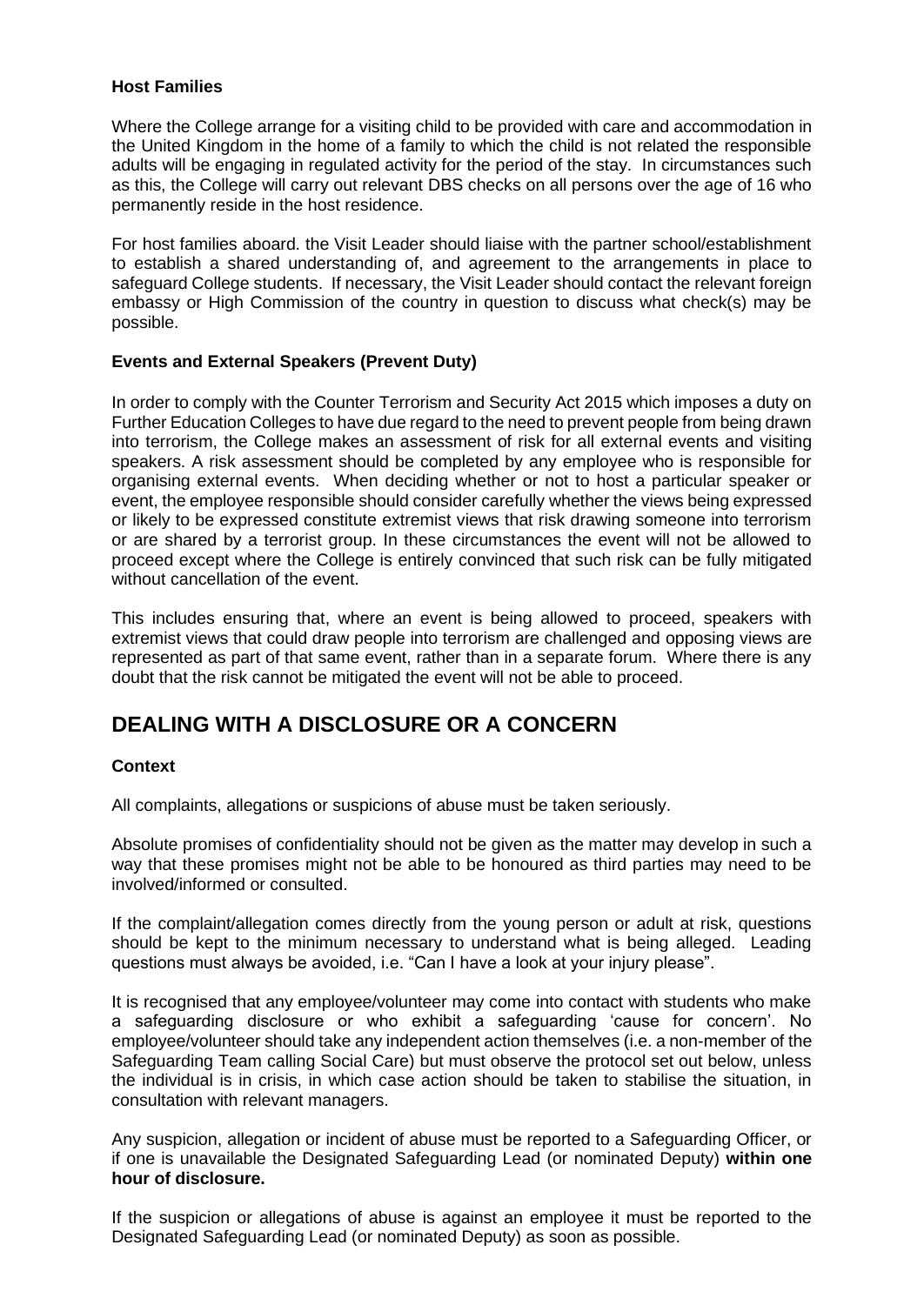A full record of any disclosure conversations must be made immediately after any conversations with the young person or vulnerable person by completing an electronic SG1 Form. This form should be completed by the person to whom the disclosure was made. It must include, if known:

- The date and time of the alleged abuse
- The place where the alleged abuse happened
- The young person/vulnerable person's name
- The name of the person making the disclosure
- The nature of the alleged abuse
- A description of any injuries observed (NB: Do not ask to see them)
- The account which has been given of the allegation. (If disclosed directly by the young person or vulnerable person, the account should be in their own words.)
- The age of the young person/vulnerable person
- The address of the young person/vulnerable person
- Contact details of the young person/vulnerable person
- The date and time of the observation/disclosure
- The name(s) of any other person(s) present
- Safeguarding Officer to whom the disclosure has been passed

The record should be, as far as possible, verbatim rather than summarised and it should be factual in terms of what the young person/vulnerable person or person making the disclosure (where not a direct disclosure) has reported and should not be based on opinion or assumptions.

Young people or vulnerable people with learning difficulties and/or disabilities may need additional support when making a disclosure. This may take the form of the young person/vulnerable person's nominated support being present at any interview to act as a facilitator or in an advocacy role. It should never be assumed that a young person/vulnerable person with learning difficulties and/or disabilities is not capable of providing credible evidence.

The Safeguarding Officer/Designated Safeguarding Lead (or nominated Deputy) should record details of the suspected/alleged abuse and a log of all actions taken on the electronic SG2 form and should refer the matter to the appropriate external agency(ies) where they feel that the vulnerable person may be in need and/or may be at risk of suffering significant harm.

The Safeguarding Officer/Designated Safeguarding Lead (or nominated Deputy) will confirm any telephone referral by submitting a DCSB online written social care referral form within one working day.

A record should be kept of the time of the referral and the name of the person (and agency) to whom the referral was made on Form SG2.

The advice received from the referral agency on what action, if any, is to be taken should be noted and kept on file.

Any action to be taken by the College, including that agreed with the referral agency should be noted and the Safeguarding Officer/Designated Safeguarding Lead (or nominated Deputy) needs to confirm that this action is being/has been taken.

A chronology should be kept and maintained up-to-date for all safeguarding disclosures on the Form SG2.

Any safeguarding concerns related to extremism or radicalisation should also follow the same process for referrals. Where appropriate the Designated Safeguarding Lead (who is also the Prevent Lead contact) will also refer the case into the East Midlands Prevent Team by submitting a Prevent referral form.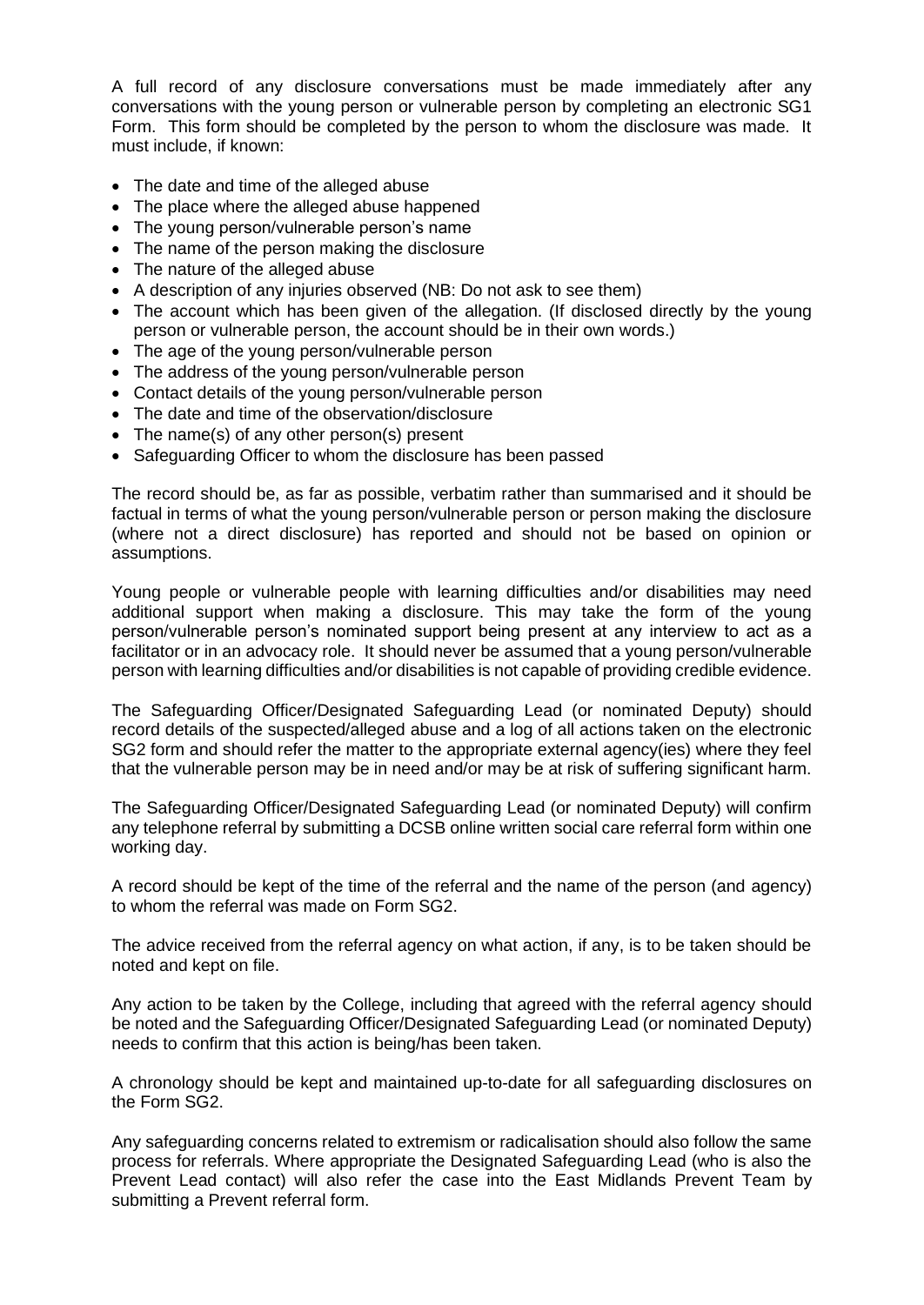## **Notifying parents/carers**

DCG will normally seek to discuss any needs or concerns about a young person under the age of 18 with their parents or carers. This must be handled sensitively.

In situations where there are serious/complex needs or child protection concerns the Designated Safeguarding Lead (DSL) or their nominated Deputy will make contact with the parent or carer. However, if the College believes that notifying parents could increase the risk to the young person or exacerbate the problem, then advice should be sought from the Designated Safeguarding Lead or their nominated Deputy, in reference to the Disclosure to Parents/Carers Procedure.

Where an Early Help Assessment would benefit the young person and their family, the most appropriate member of staff should approach the parent/carer to take this forward.

## **14 – 16 year old students**

Where a suspicion/allegation of abuse is made in respect of a 14 - 16 year old student, who is enrolled at a school or with another sponsor, employees should contact the 14 - 19 School Manager or nominated deputy. The 14 - 19 School Manager (or nominated Deputy) will liaise with the Child Protection Officer from the student's school or sponsor, ensuring that the student is informed of this process.

## **Managing student behaviour**

If through the investigation of disclosures, it is identified that College rules have been broken the matter should be referred to the Behaviour for Learning Team for appropriate action to be taken.

## **Support**

The College recognises that employees/volunteers who have been involved with a young person or vulnerable person who has suffered harm or appears to be likely to suffer harm may require support. Employees/volunteers can obtain support either via their line manager, Human Resources, Trade Unions, referral to Occupational Health or the Employee Assistance Programme.

The Designated Safeguarding Lead (and deputies) have access to supervision support. Safeguarding Officers also have access to supervision support and are also supported via Safeguarding Officer network meetings and are provided with termly Safeguarding Officer Meetings where support, briefings and training is provided by the senior DSL team and external agencies.

## **Record keeping**

The Designated Safeguarding Lead shall ensure that arrangements are in place for retaining a copy of:

- The referral form (online SG1/SG2) (and report where appropriate)
- Any notes or other correspondence dealing with the matter
- Any other relevant materials

Copies of safeguarding files should be stored securely and kept until the child is 25 years old (this is seven years after they reach the school leaving age). (Information and Records Management Society (IRMS), 2016)

Copies of reports regarding allegations made against employees should be kept securely in their personnel file by Human Resources until the accused has reached normal retirement age or for a period of ten years from the date of the allegation if that is longer. (IRMS, 2016). This applies to volunteers and paid staff.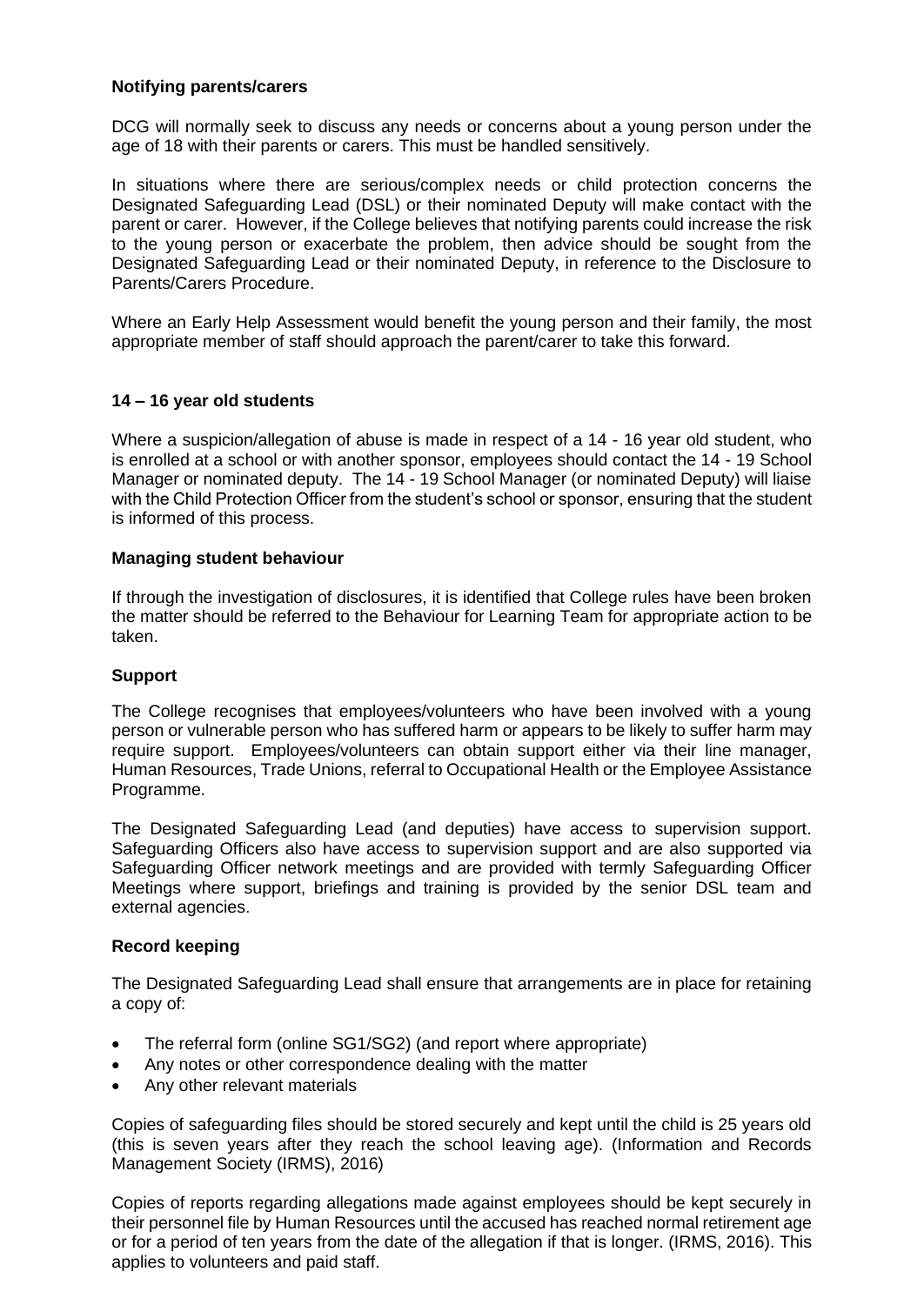Details of allegations that are found to be malicious will be removed from personnel records. For all other allegations a clear comprehensive summary of the allegation, details of how the allegation was followed up and resolved, and a note of any action taken, and decisions reached will be kept on the confidential personnel file and a copy provided to the employee.

## **ALLEGATIONS**

## **Allegations about an employee or volunteer**

If an employee has any concerns or allegations about the actions or inactions of colleagues or others which may put a young person or vulnerable person at risk it is their duty to report it directly to the Designated Safeguarding Lead (DSL) **within one hour** (or in their absence, to the Deputy Designated Safeguarding Lead) who will ensure that any such concerns or allegations are referred to the Chief Executive Officer (CEO). If the DSL is the subject of the concerns/allegations they should report it to the CEO (or in their absence to the Deputy CEO). If the CEO is the subject of the concerns/allegations they should report it to the Chair of the Board of Governors. This includes sharing low level concerns an employee may have i.e. any concern that an adult has acted in a way that:

- is inconsistent with the employee code of conduct, including inappropriate conduct outside of work
- does not meet the allegations threshold or is not considered serious enough to refer to the local authority designated officer (LADO)

Examples of low-level concerns could include:

- being over friendly with children
- having favourites
- taking photographs of children on their mobile phone
- engaging with a child one-to-one in a secluded area or behind a closed door
- using inappropriate sexualised, intimidating or offensive language.

\*Source: KCSIE Sep 2021

The Designated Safeguarding Lead (or nominated Deputy) will take such steps as they consider necessary to ensure the immediate safety of the young person/vulnerable person in question and any other person who is considered to be at risk.

After notifying the CEO, the DSL (or nominated Deputy) will convene the Safeguarding Management Group, who will consider the nature of the allegation and the evidence presented, and decide on the next appropriate course of action, e.g. suspension. (NB: Suspension should not be an automatic response when an allegation is reported; all options to avoid suspension should be considered prior to taking that step.)

Where it is clear that a young person or vulnerable person appears to have been harmed or is at risk of significant harm or a criminal act appears to have been committed:

- An immediate referral will be made by the DSL (or their nominated deputy) to Social Care and/or the Police for investigation.
- The DSL (or nominated Deputy) will ensure that a record of all action is completed.
- The designated officer from the relevant local authority (LADO) will only be contacted in line with guidance issued by them.
- The DSL (or their nominated deputy) will inform the alleged offender or person about whom there is a concern of the allegation or concern as soon as possible unless advised otherwise by LADO.
- The Executive Director of HR (or nominated HR Business partner) will inform the alleged offender/person against whom the concern has been raised how enquiries will be conducted and possible outcomes, e.g. suspension without prejudice on full pay, disciplinary action, dismissal, and inform them of sources of support, e.g. professional organisations, Trade Unions and the role of the College Human Resource function in providing support.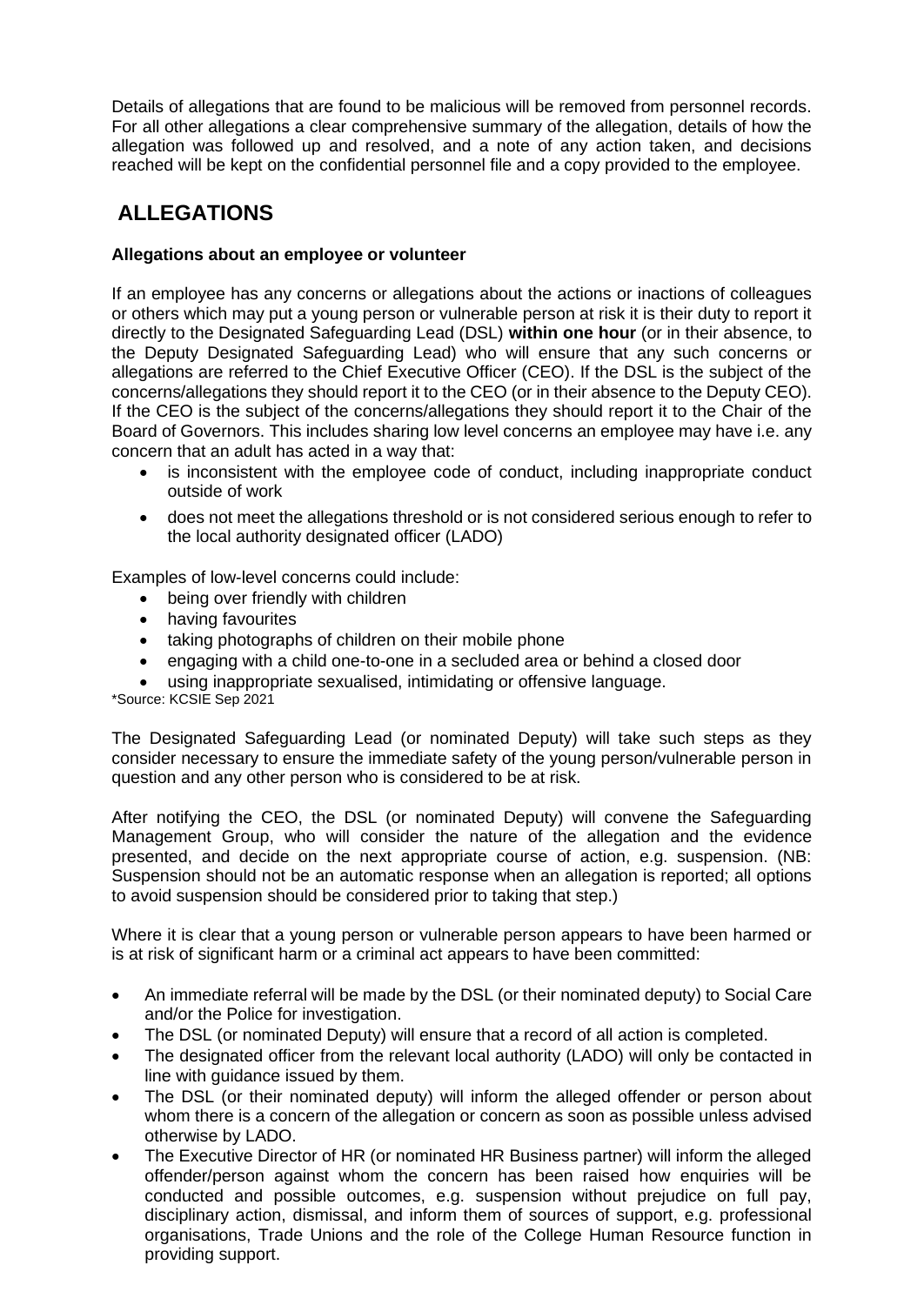The DSL and Executive Director of Human Resources (or their nominated Deputies) will ensure that the College operates within its Employee Disciplinary Policy & Procedure and notifies all relevant parties, i.e. designated officer from the relevant local authority, DBS, Department for Education.

The DSL and Executive Director of HR will ensure the Derby and Derbyshire Safeguarding Children Partnership *Allegations Against staff, Carers and Volunteers* are followed and adhered to. [Allegations Against Staff, Carers and Volunteers \(proceduresonline.com\)](https://derbyshirescbs.proceduresonline.com/p_alleg_staff_carer_volunteer.html?zoom_highlight=allegations+against+staff)

The College will not take any action that might undermine any future action or disciplinary procedure, or Police investigation e.g. interviewing the alleged victim, alleged offender or possible witnesses before discussing this with the designated officer from the relevant local authority, when necessary. If appropriate, a multi-agency strategy group will be convened by the designated officer which will include representation from the College.

The College will seek advice from the designated officer from the relevant local authority about how, when and by who parents or carers should be informed unless there is an emergency situation, such as when a young person or vulnerable person has been injured and needs medical attention.

Any investigation conducted by the College will follow the College's procedures for investigations. Once the outcome is determined the College will take a view on how to proceed in line with its disciplinary procedure. Any investigation should not undermine any Police investigation. However, the outcome of the College's disciplinary investigation and any action will not always be dependent on the conclusion and outcome of any Police investigation.

Where an employee or volunteer is dismissed from the College's employment or internally disciplined because of abusive conduct relating to a young person or vulnerable person, or they leave while under investigation for allegedly causing harm or posing a risk of harm, the College will notify the DBS, as appropriate.

Where it is subsequently found that an allegation has been made maliciously the College may refer the matter to be dealt with in line with its disciplinary procedures for employees and students.

Where the allegations concern the Designated Safeguarding Lead, the Chief Executive will be involved, and the Designated Safeguarding Lead will play no role.

Where the allegations concern the Chief Executive, the Designated Safeguarding Lead will notify and involve the Chair of the Board of Governors (or the Deputy Chair if the Chair is not available).

If the employee is unhappy with the process under which they have been submitted, they have the right to make representation through the Employee Disciplinary Policy (Item 6.1) and this should be made within five working days of the decision.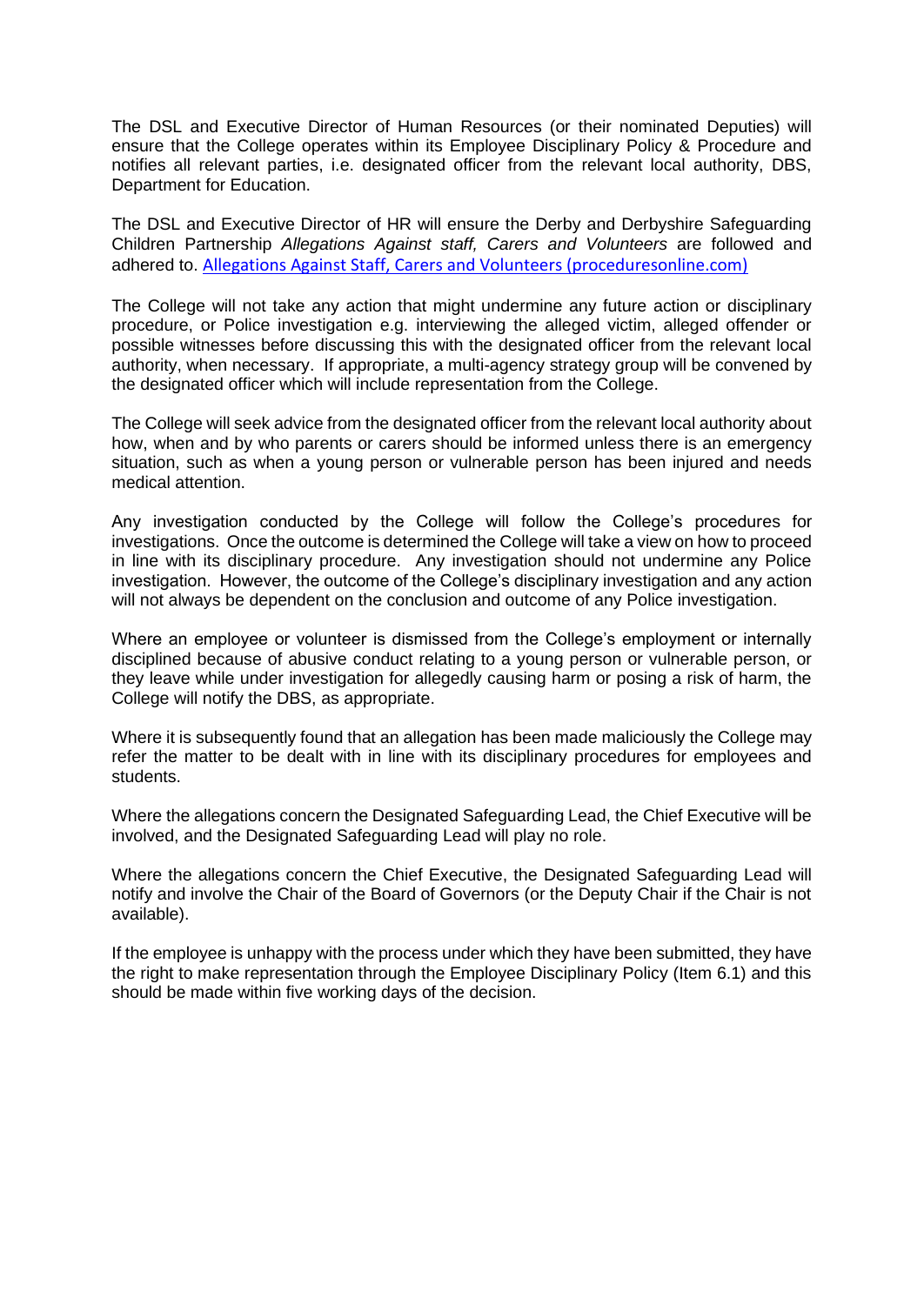## **Allegations about the organisation**

DCG complies with the Education and Skills Funding Agency (ESFA) funding agreements and contracts requirements. The ESFA has included new safeguarding clauses in the funding agreements and contracts which requires the ESFA to be made aware when an institution is itself the subject of an investigation by the local authority or the police. The ESFA do not require details of all the safeguarding incidents an institution reports to the local authority or to the police, only where the institution itself, or one of its subcontractors, is subject to investigation. In such circumstances the Chief Executive Officer or the Designated Safeguarding Lead is required to email [Enquiries.EFA@education.gov.uk.](mailto:Enquiries.EFA@education.gov.uk)

The ESFA will need to know the name of the institution, the nature of the incident and confirmation that it is being or is scheduled to be investigated by the local authority and/or the police.

The main issues/referrals ESFA want to be notified about, where any funded students are concerned, are those that result in police investigations. ESFA needs to be sighted on these cases and satisfied the right action is in hand by responsible bodies.

The ESFA does not require institutions to routinely inform them about Prevent referrals to Channel panels. In line with the position on safeguarding more generally, the ESFA will only require institutions to inform them when an institution is itself, or one of its subcontractors, is the subject of an investigation by the local authority or the police in connection with a Prevent issue. In such circumstances the Chief Executive Officer or the Designated Safeguarding Lead is required to email [Enquiries.EFA@education.gov.uk.](mailto:Enquiries.EFA@education.gov.uk)

#### **Allegations without foundation**

The College recognises that false allegations may be indicative of problems of abuse elsewhere in the life of the accuser.

If after investigation the allegations were not substantiated, i.e. a malicious attempt to undermine an employee/volunteer a record should be kept, and consideration given by the Safeguarding Management Group to a referral to the designated officer from the relevant local authority in order that other agencies may act upon the information.

The Safeguarding Management Group will:

- Ensure the employee/volunteer against whom the allegation is made are informed by HR orally and in writing that no further action will be taken. (Consideration should also be given to offering counselling/support.)
- Inform the parents/carers of the alleged victim (where appropriate) that the allegation has been made and of the outcome.
- Where the allegation was made by a person other than the alleged victim, consideration should be given to informing the parents/carers (where appropriate) of that individual.
- Prepare a report outlining the allegation and give reasons for the conclusion reached and confirm that the above action(s) have been taken.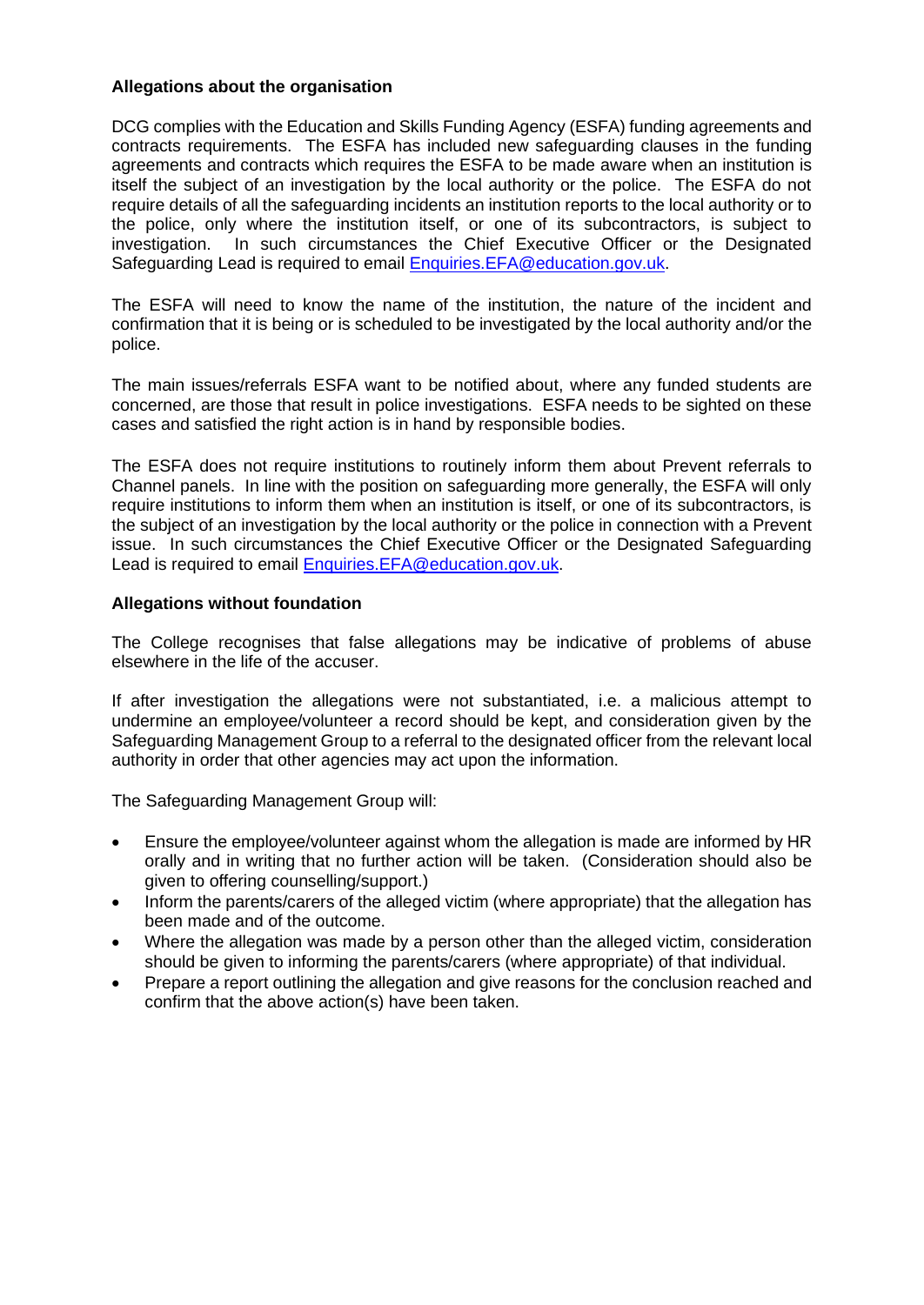## **SHARING OF INFORMATION**

Remember that the General Data Protection Regulation (GDPR), Data Protection Act 2018 and human rights law are not barriers to justified information sharing but provide a framework to ensure that personal information about living individuals is shared appropriately. There are instances where confidential information can be lawfully shared, i.e., if it can be justified in the public interest. This would include:

- To protect a young person from harm or protect vulnerable persons from serious harm.
- To promote the welfare of children.
- To prevent crime and disorder.

Wherever possible consent should be sought to share information. When seeking consent be open and honest with the individual (and/or their family where appropriate) about why, how and with whom the information will, or could be shared. However, there will be some circumstances where consent to share information should not be sought from either the individual or their family, or information given that the information is to be shared. This would include:

- If by doing so places a person (the individual, family member, or a third party) at increased risk of significant harm if a young person, or serious harm if a vulnerable person; or
- Prejudicing the prevention, detection or prosecution of a serious crime; or
- Leading to an unjustified delay in making enquiries about allegations of significant harm to a young person or serious harm to a vulnerable person.

A record should be kept of any decision made in regard to information sharing, whether it is to share information or not. If the decision is made to share information the record should include what has been shared, with whom and for what purpose.

If there is any doubt about information sharing advice should be sought from the Designated Safeguarding Lead or their nominated Deputy.

## **Confidentiality**

All suspicions, allegations and investigations must be kept confidential and shared only with those who need to know.

## **WORK PLACEMENTS**

Employers and training organisations will be required to co-operate with the College in putting in place and subscribing to appropriate safeguards. Failure to do this will result in the College not using them as a Placement Provider.

Refer to the College's Health & Safety Vetting Procedures for Work-based Learning & Work Experience for further advice and guidance.

## **SUBCONTRACT PROVISION**

Employers and training providers will be required to co-operate with the College in putting in place and subscribing to appropriate safeguards. These will be monitored and managed by the Partnerships and Subcontract Manager and in consultation with the DSL, their nominated deputy and/or HR when required.

The College will ensure that suitable and relevant information relating to safeguarding is disseminated to employees and College users. Consultation and communication over safeguarding issues will be encouraged at all levels within the College.Communication will, so far as is reasonably practicable, be produced in a format that takes on board the needs of employees and College users.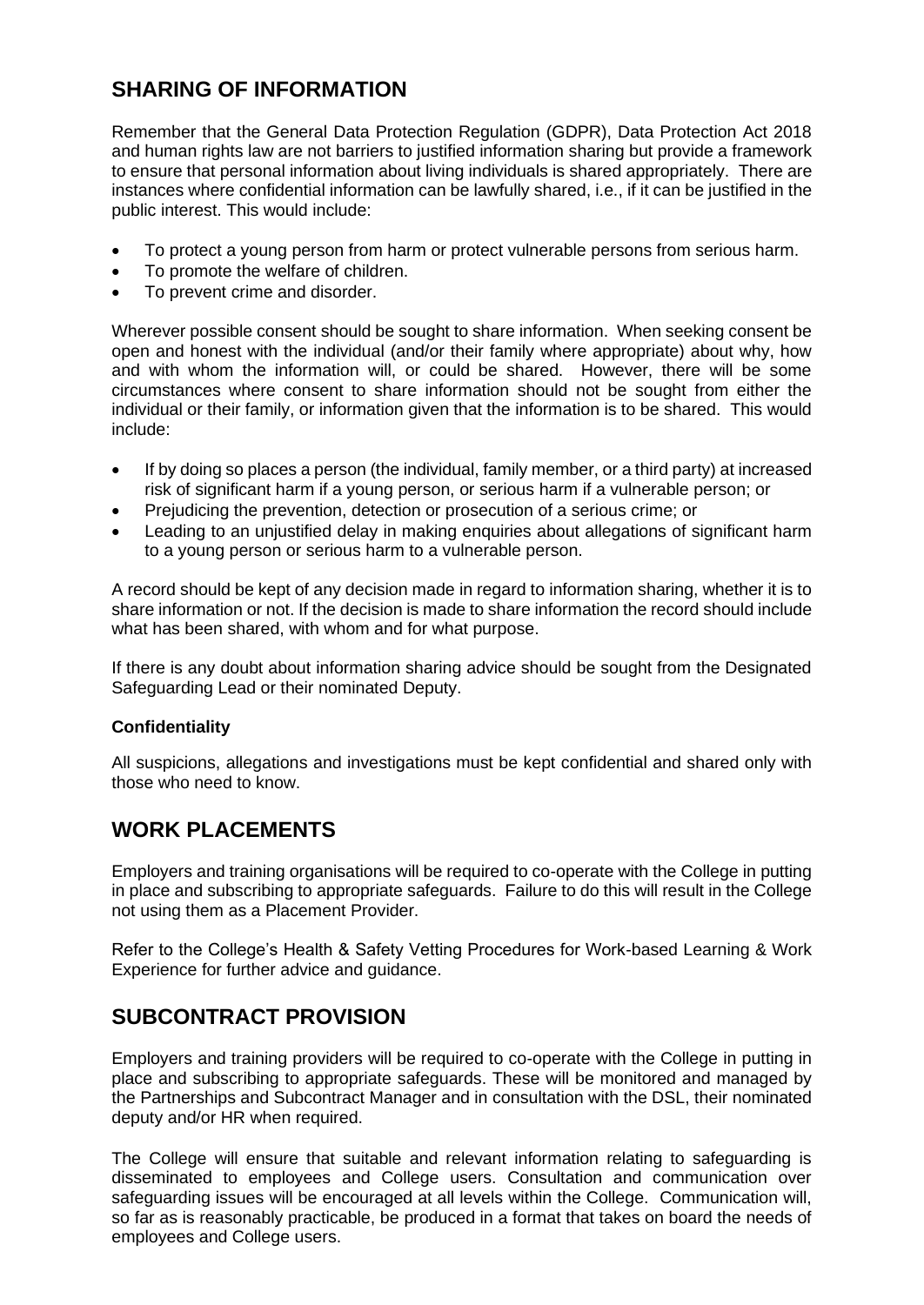## **DISCLOSURE AND BARRING SERVICE – STATEMENT ON THE SECURE STORAGE, HANDLING, USE, RETENTION AND DISPOSAL OF DISCLOSURES AND DISCLOSURE INFORMATION**

## **General Principles**

As an organisation using the Disclosure & Barring Service (DBS) to help assess the suitability of applicants for positions of trust, DCG complies fully with the Code of Practice regarding the correct handling, use, storage, retention and disposal of disclosures and disclosure information. It also complies fully with its obligations under the General Data Protection Regulations and other relevant legislation pertaining to the safe handling, use, storage, retention and disposal of disclosure information and has a written policy on these matters, which is available to those who wish to see it on request.

## **Storage and Access**

Disclosure information should be kept securely in lockable, non-portable storage containers with access strictly controlled and limited to those who are entitled to see it as part of their duties.

## **Handling**

In accordance with Section 124 of the Police Act disclosure information is only passed to those who are authorised to receive it in the course of their duties. The College maintains a record of all those to whom disclosures or disclosure information has been revealed and it is a criminal offence to pass this information to anyone who is not entitled to receive it.

## **Usage**

Disclosure information is only used for the specific purpose for which it was requested and for which the applicant's full consent has been given.

## **Retention and Disposal**

Once a recruitment (or other relevant) decision has been made, the College do not keep disclosure information for any longer than is necessary. This is generally for a period of up to six months, to allow for the consideration and resolution of any disputes or complaints.

If, in very exceptional circumstances, it is considered necessary to keep disclosure information for longer than six months the College will consult the DBS about this and will give full consideration to the data protection and human rights of the individual before doing so. Throughout this time the usual conditions regarding the safe storage and strictly controlled access will prevail.

Once the retention period has elapsed the College will ensure that any disclosure information is immediately destroyed by secure means, e.g. by shredding, pulping or burning. While awaiting destruction disclosure information will not be kept in any insecure receptacle, e.g. waste bin or confidential waste sack. The College will not keep any photocopy or other image of the disclosure or any copy of representation of the contents of a disclosure. However, notwithstanding the above, the College may keep a record of the date of issue of a disclosure, the name of the subject, the type of disclosure requested, and the position for which the disclosure was requested, the unique reference number of the disclosure and the details of the recruitment decision taken.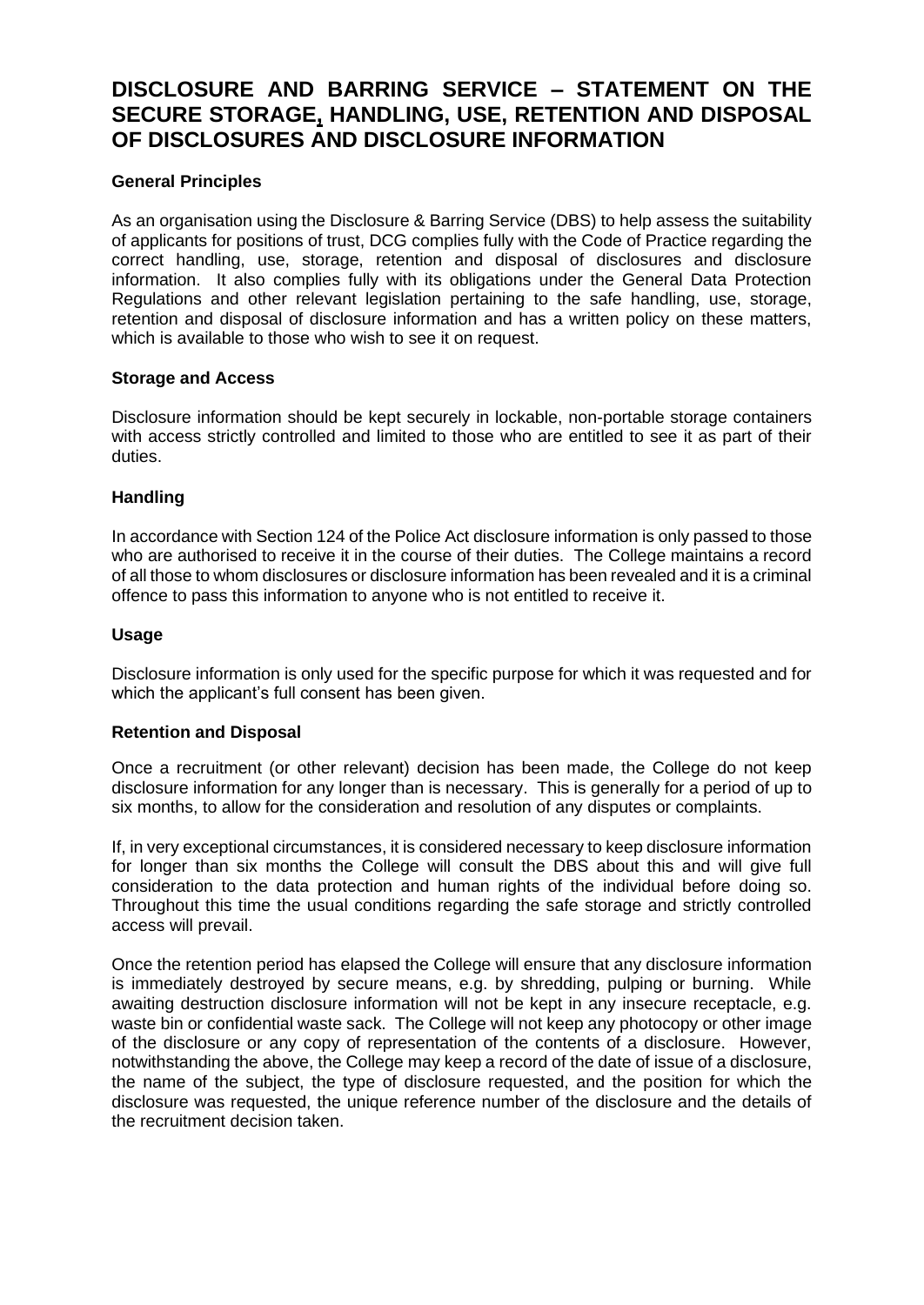## **RECRUITMENT OF EX-OFFENDERS**

The Rehabilitation of Offenders Act enables criminal convictions to become 'spent' or ignored after a 'rehabilitation period'.

Under the Criminal Justice and Court Service Act, however, it remains an offence, punishable by imprisonment for anyone either convicted of or cautioned for a Schedule Four offence to apply to work with children, young people or vulnerable persons. It is also an offence for anyone knowingly to employ such a person in such a capacity either on a paid or voluntary basis.

It is a requirement of the DBS's Code of Practice that all Registered Bodies must treat disclosure applicants who have a criminal record fairly and that they do not discriminate because of a conviction or other information revealed. It also obliges Registered Bodies to have a written policy on the recruitment of ex-offenders. (A copy of which can be given to disclosure applicants at the outset of the recruitment process.)

## **Recruitment of Ex-offenders**

The following has been developed to help the College meet the requirements of the DBS's Code of Practice.

- As an organisation using the Disclosure & Barring Service to assess applicants' suitability for positions where employees or potential employees will care for, train, supervise or are in sole charge of children, young or vulnerable persons, DCG complies fully with the DBS Code of Practice and undertakes to treat all applicants for positions fairly. It undertakes not to discriminate unfairly against any subject of a disclosure on the basis of a conviction or other information revealed.
- DCG is committed to the fair treatment of its employees, potential employees or users of its services, regardless of gender, race, nationality, ethnic or national origins, marital status, sexual orientation, political or religious beliefs and activities, family responsibilities, class, physical, sensory, mental or other forms of disability or medical condition.
- The College actively promotes equality of opportunity for all with the right mix of talent, skills and potential and welcomes applications from a wide range of candidates, including those with criminal records. The College selects all candidates for interview based on their skills, qualifications and experience.
- For those positions where a disclosure is required, job adverts and recruitment briefs will contain a statement that a disclosure will be requested in the event of the individual being offered a position.
- Where a disclosure is to form part of the recruitment process and in line with legislative requirements, the College encourages all applicants called for interview to provide details of their criminal record at an early stage in the application process. The College will request that this information is given in person to a designated person in the HR Department of DCG and the College guarantees that this information will only be seen by those who need to see it as part of the recruitment process.

Failure to reveal information that is directly relevant to the position sought could lead to withdrawal of an offer of employment.

- DCG ensures that all those in the College who are involved in the recruitment process have been suitably trained to identify and assess the relevance and circumstances of offences. The College also ensures that they have received appropriate guidance and training in the relevant legislation relating to the employment of ex-offenders, e.g. the Rehabilitation of Offenders Act.
- The College make every subject of a DBS disclosure aware of the existence of their Code of Practice and makes a copy available on request.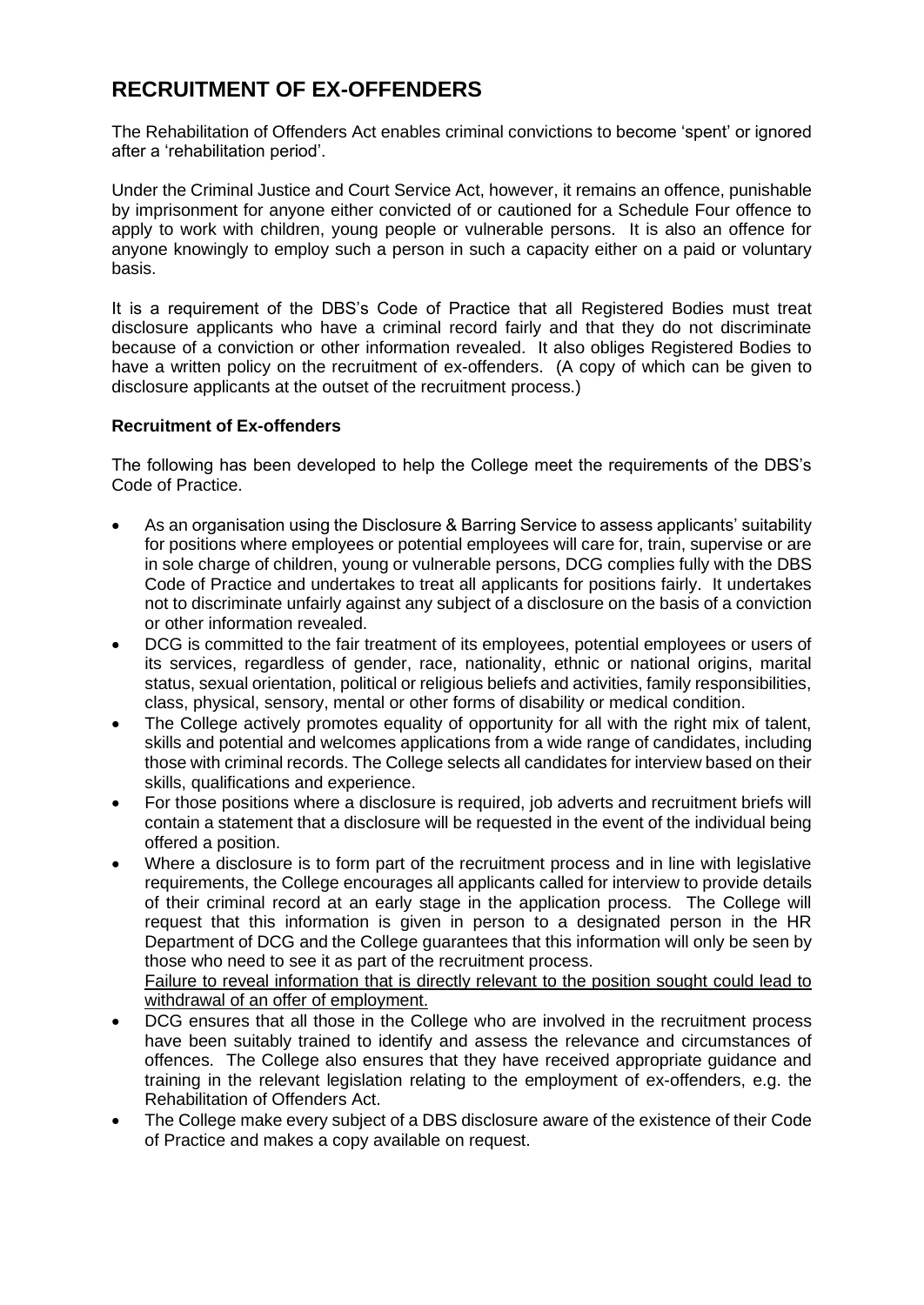- At interview, or in a separate discussion, the College ensure that an open and measured discussion takes place on the subject of any offences or other matter that might be relevant. In certain circumstances it may be appropriate to conduct a confidential risk assessment with an individual where a disclosure reveals previous criminal convictions and/or Cautions. Where this takes place the counter-signatory will make a record of the risk assessment and get the individual to sign it or confirm its accuracy by email. This is then forwarded to the Lead Counter-signatory for their approval. This will then be kept on the employee's personal file in a sealed envelope. **Having a criminal record will not necessarily bar someone from working for DCG.** This will depend on the nature of the position and the circumstances and background of disclosed offences.
- Should an applicant wish to complain about information disclosed a Complaints Procedure is available directly from the DBS.
- DCG will co-operate with requests from the DBS to undertake assurance checks as to the proper use and safe keeping of disclosure information.
- DCG will also report to the DBS any suspected malpractice in relation to the Code of Practice or any suspected offences in relation to the misuse of disclosures.
- As a Registered Body of the DBS, the Lead Signatory is responsible for providing appropriate training for all counter-signatories.
- 2.3 Responsibility

## **ORGANISATIONAL RESPONSIBILITIES FOR SAFEGUARDING**

## **Chief Executive**

The Chief Executive has overall responsibility for all matters, including those involving safeguarding. This responsibility includes ensuring that safeguarding is addressed through comprehensive policies and procedures that are effectively implemented and appropriately resourced within the overall financial position of the College.

The Chief Executive is assisted by the Director of Services for Students who is the College's nominated Designated Safeguarding Lead with responsibility for ensuring that the aims and objectives of the College's Safeguarding Policy and supporting procedures are implemented.

In addition, the Governing Body will nominate a Link Governor for Safeguarding who will liaise with the Designated Safeguarding Lead and attend the College's Safeguarding Board.

Each member of the Governing Body also has an individual role in providing leadership and ensuring that all decisions reflect the intentions outlined in the Safeguarding Policy.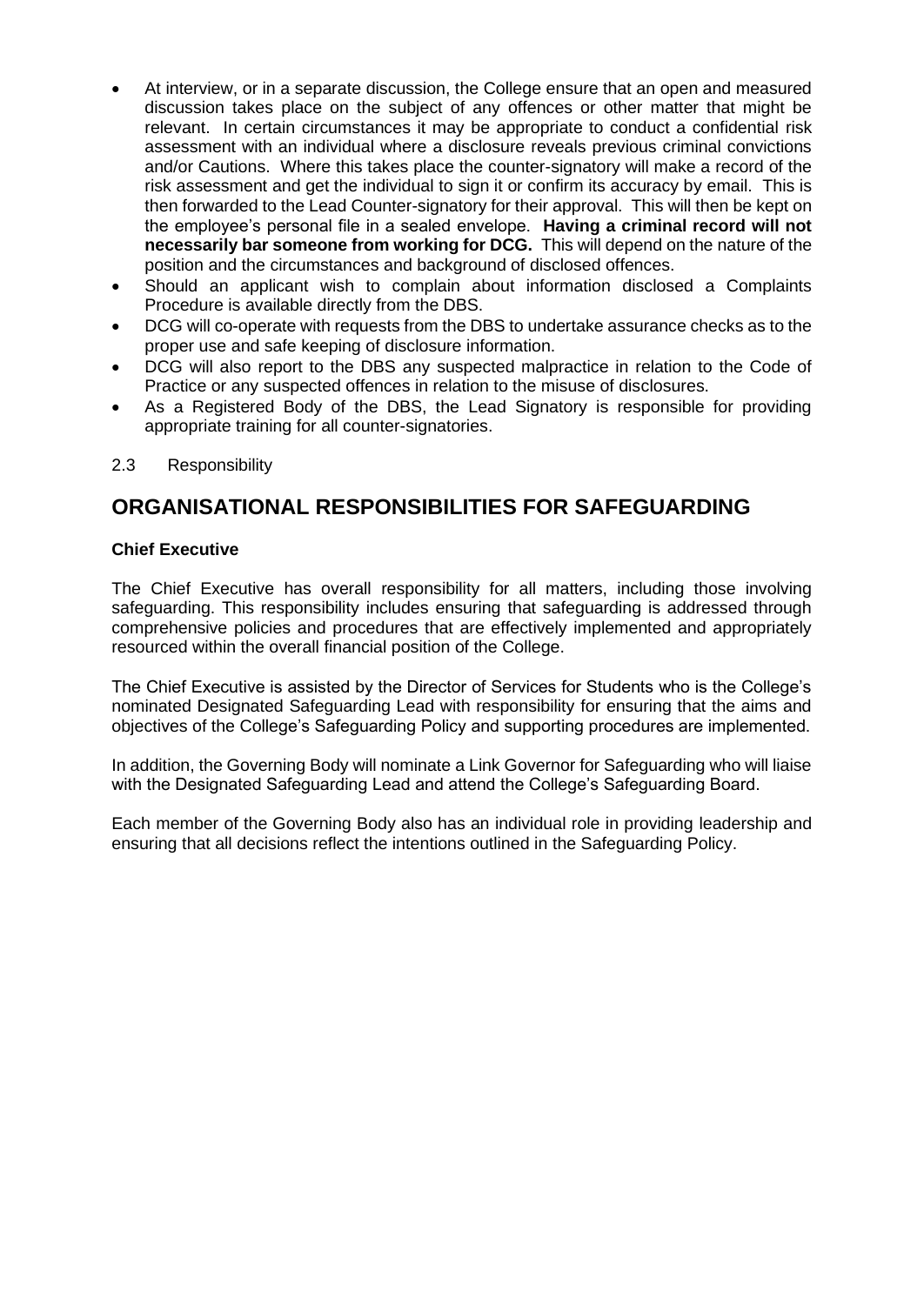## **Chair of the College Safeguarding Board**

The Director of Services for Students, DSL will chair the DCG Safeguarding Board in order to oversee the implementation of this Procedure.

The Chair will:

- Ensure that the College has a policy and procedures on Safeguarding, which are in accordance with statutory requirements and local authority guidance.
- Ensure that communication systems are in place to enable the policy and procedures to be brought to the attention of all to whom it applies.
- Ensure that the objectives of the Policy are fully understood, implemented and supported by the Leadership Team and College Management Team.
- Ensure that rigorous monitoring procedures are in place at all levels of the organisation to facilitate the effective implementation of the Policy and supporting procedures.
- Ensure that the Policy and supporting procedures are reviewed regularly by the College Safeguarding Board for approval by the Executive Team and Governing Body.
- Ensure that an Annual Report and Action Plan of priorities are drawn-up by the College Safeguarding Board for approval by the Executive Team and Governing Body.
- In the absence of the Director of Services for Students, Chairmanship will be delegated to the Team Manager – Student Welfare & Guidance.

## **Leadership Team**

Each member of the Leadership Team is responsible for ensuring that the College Safeguarding Policy and supporting procedures are implemented. They will also:

- Have responsibility for all matters of safeguarding within their areas of responsibility.
- Be individually responsible for ensuring the introduction of agreed College initiatives, which will facilitate the implementation of the College Safeguarding Policy and supporting procedures in full.

## **Director of Services for Students (Designated Safeguarding Lead)**

The Director of Services for Students is the Designated Safeguarding Lead for DCG and has lead responsibility for:

- Dealing with child protection and adults at risk person issues.
- Providing advice and support on all matters relating to safeguarding.
- Overseeing the successful implementation of the Policy and supporting procedures.
- Liaising with external agencies, where appropriate, on any disclosures received.
- Ensuring that there is a robust network of Safeguarding Officers across the College who are appropriately trained.
- Taking a lead role in liaising and working with Local Safeguarding Children Boards, Safeguarding Adults Boards and other agencies as required.
- Ensuring that the College operates safer recruitment practices in accordance with statutory requirements and in conjunction with the Executive Director of Human Resources.
- Attending training commensurate with the role, including updated DSL child protection training every two years.
- Attending, when necessary, case strategy meetings with the designated officer from the relevant local authority in respect of safeguarding issues, and in liaison with the Executive Director of Human Resources or their nominated deputy.
- Ensuring an Annual Report is produced and presented to the Governing Body.
- Ensuring that the College has appropriate resources available for safeguarding.
- In liaison with the Executive Director of HR ensure that Risk Assessments are undertaken following any employee's disclosures.
- Informing the ESFA if the College or one of its subcontractors is subject to investigation by the local authority or the police.
- Ensuring that systems are in place to support Care Leavers attending College.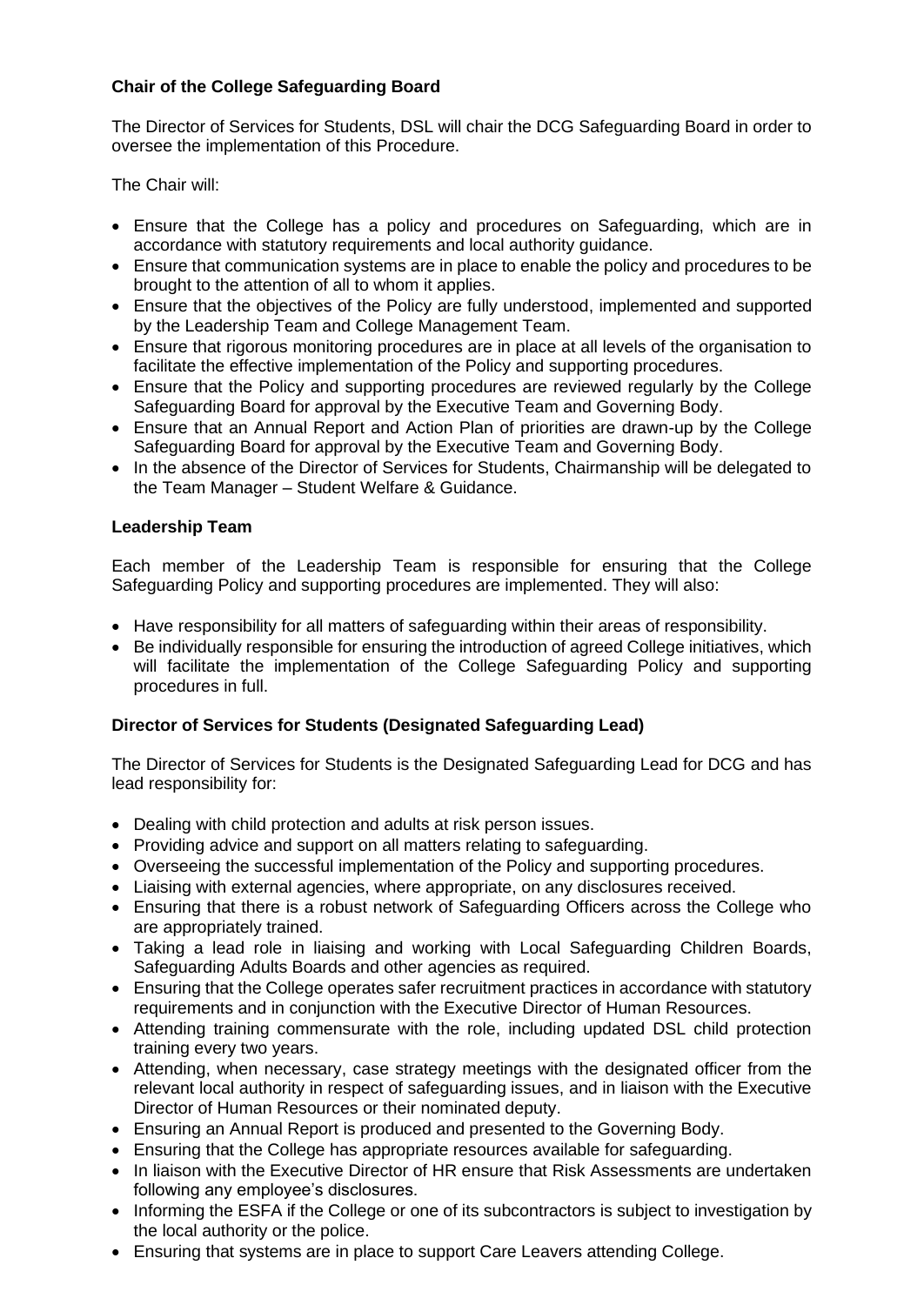- Ensuring that systems are in place for the safe and secure transfer and receipt of confidential safeguarding files, in accordance with relevant local authority requirements.
- Ensuring that safeguarding records are retained, stored and destroyed in the appropriate manner.
- Providing evidence and reassurance to the Executive Designated Safeguarding Lead Group that DCG is compliant with its roles and responsibilities with regards to Safeguarding Policy Procedures and Guidelines.

They are also the nominated College Prevent Lead and are responsible for:

- Updating the College Safeguarding Board on progress on Prevent and any other relevant areas.
- Attending Derby Prevent Steering Group and reporting back into the College in order for action to be taken as appropriate.
- Leading on the College Prevent Risk Register and Action Plan
- Promote the requirement for adequate arrangements to be in place for identifying employees' safeguarding training needs, and that suitable and sufficient training is provided at all levels.
- Attend sub-committees/working groups of the College's Safeguarding Board and external agencies, where appropriate.
- Advise upon, and contribute to the development and production of policies and procedures, in accordance with current Legislation, Regional and National Policy etc.
- In conjunction with the Team Manager Student Welfare and other relevant managers be responsible for the monitoring of all safeguarding issues throughout the College, ensuring that effective strategies and monitoring regimes are introduced where necessary.
- Input into the production of an Annual Report to present to the SLT Safeguarding Group, College Safeguarding Board, Executive and Governing Body.
- Monitor and manage the College's External events and visiting speakers' database.

## **Deputy Designated Safeguarding Leads**

The Team Manager – Student Welfare is one of the College's nominated deputies in the absence of the Designated Safeguarding Lead and will attend training commensurate with this role. The Team Manager – Student Welfare will:

- Co-ordinate and monitor the arrangements for safeguarding throughout the College, including access to and the provision of Safeguarding Officers across the College.
- Undertake training to provide them with the knowledge and skills required to carry out the role, which should be updated at least every two years.
- Develop and deliver training, including new starter induction and Safeguarding Officer training.
- Use appropriate media to circulate information to all relevant employees/volunteers/ students of the College on matters relating to safeguarding.
- Produce an Annual Report (approved by the DSL) to present to the College Safeguarding Board, Executive and Governing Body
- Attend sub-committees, working groups both internally and externally, where appropriate.
- Contribute to the development and production of policies and procedures, in accordance with current Legislation, Regional and National Policy, etc.
- In conjunction with managers, be responsible for the monitoring of safeguarding issues throughout the College, ensuring that effective strategies and monitoring regimes are introduced where necessary.
- Ensure that systems are in place for the recording and monitoring of safeguarding disclosures in order to undertake statistical analysis, to inform the safeguarding training strategy for the College.
- Chair the College's Safeguarding Board in the absence of the Designated Safeguarding Lead.
- Chair the College's Safeguarding Officers meeting.
- Act as the College's Child Sexual Exploitation (CSE) Champion.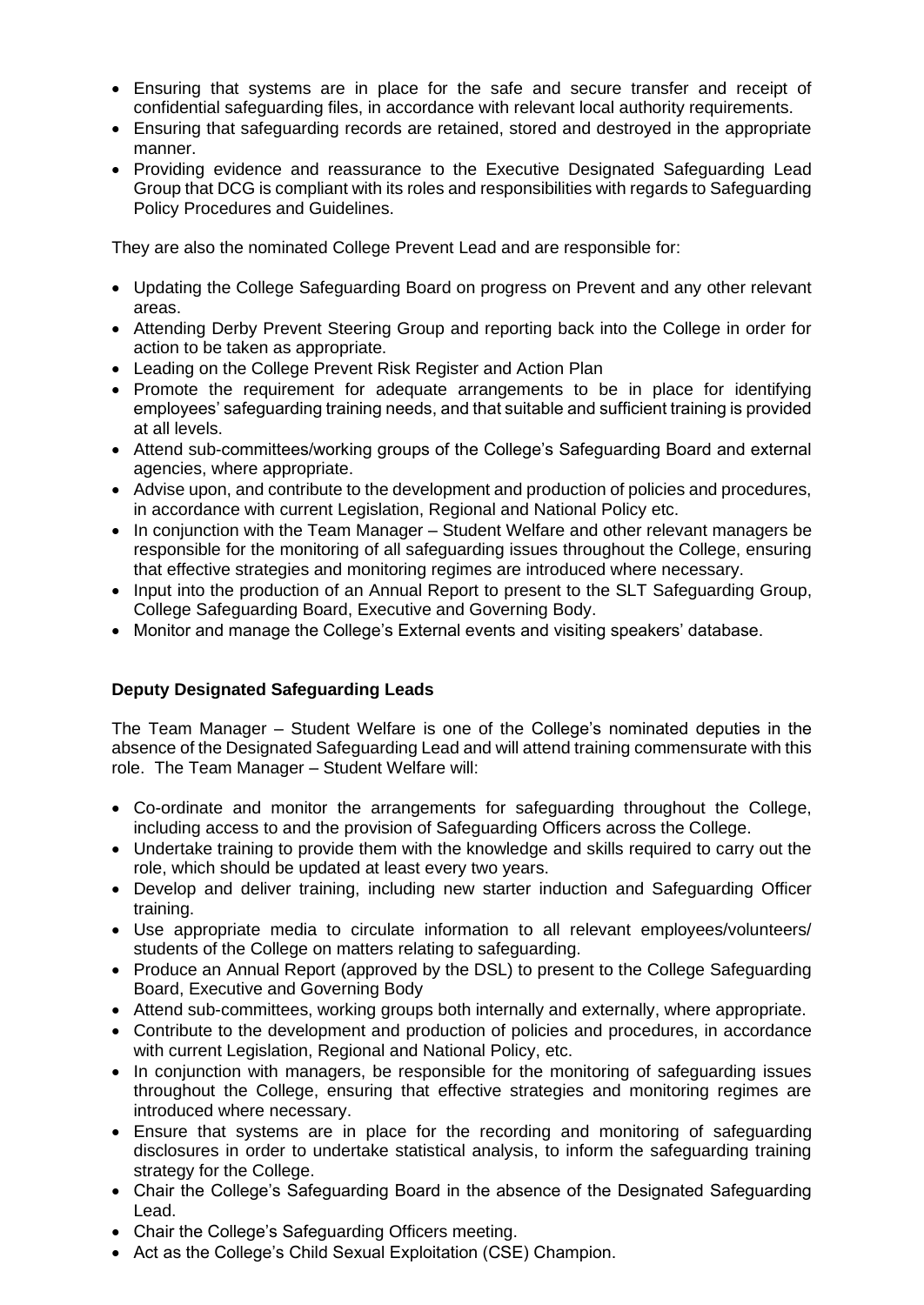## **Student Financial Support and Welfare Manager**

The Student Financial Support and Welfare Manager is one of the College's nominated deputies in the absence of the Designated Safeguarding Lead and will attend training commensurate with this role. They are responsible for: -

- Supporting the Team Manager Welfare in the delivery of safeguarding training across the College.
- Attending relevant safeguarding meetings, both internally and externally.
- Monitoring safeguarding issues at the Broomfield Hall campus, in liaison with all relevant parties.

## **College Management Team**

Individual members of the College's Management Team are responsible for the welfare of employees and students whom they supervise and manage, and all users of those workplaces, which they control. They must maintain close liaison with their employees in safeguarding matters and they are responsible, in particular, for the following:

- Ensuring the implementation of any safeguarding policies or procedures approved by the College within their own area and that they are brought to the attention of, and made available to, employees, volunteers, students, contractors and visitors within the area.
- Ensuring that there is a system in place for ensuring employees' attendance at mandatory training.
- Ensuring that suitably and sufficiently trained persons are identified and available within their areas of responsibility to support the application of safeguarding legislation and College policies/procedures.
- Ensuring that individual Job Descriptions and Person Specifications clearly define the role, the tasks and skills needed in order to reflect the level of responsibility in relation to safeguarding.
- Ensuring that Safer Recruitment practices are applied when recruiting to posts.
- Ensuring that the services within their control provide a healthy and safe environment, whilst taking on board different cultural aspects of the College and local community.
- Ensuring that contractors/subcontractors working on College premises comply with the safeguarding regulations, which will be made available and clear to them when they tender for work. They must conform to the College's safeguarding standards, which will include the employment of competently trained personnel and ensuring that they meet their statutory obligations.
- Ensuring that there are processes in place in their areas of responsibility for the checking of DBS Certificates (in line with College requirements) in respect of external agencies supporting students whilst on College premises or undertaking off-site College activities.
- Ensuring that an external events and visiting speakers' risk assessment is completed by their employees for all events in a timely fashion in order that they can be approved prior to the event taking place. (It is the responsibility of the Team Manager with responsibility for the area in which the event is taking place to approve the event.) (All completed risk assessments should be forwarded to the Environmental Compliance Manager for inputting onto the College's database.)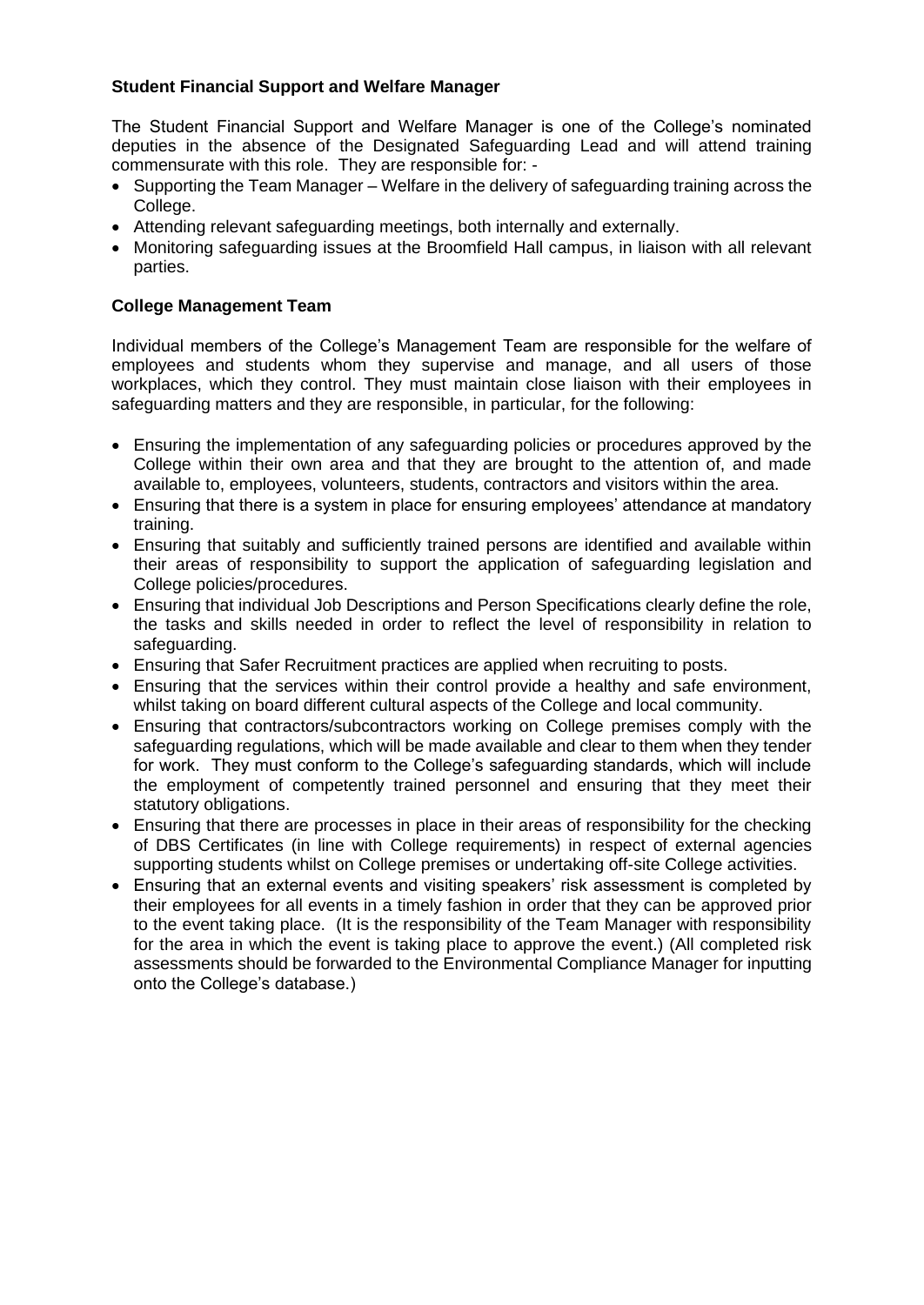## **Team Managers**

Team Managers are responsible for:

- Ensuring the adequate induction of all new employees/students/contractors/volunteers emphasising the safeguarding aspect of their duties.
- Ensuring that departmental policies, procedures and assessments are in line with overall College policies and procedures.
- Ensuring safeguarding training needs (including refresher training) for employees are identified within the Appraisal process.
- Monitoring employees' attendance at agreed training sessions.
- Ensuring that personal assessment plans are undertaken for all vulnerable persons within their area, and that employees conducting these assessments are suitably trained in the process and are able to use action plans that result from the assessments. Appropriate documentation of such assessments should be kept.
- Ensuring that effective communications on safeguarding are in place.
- Ensuring that they approve any external speakers and events taking place within their areas of responsibility in a timely fashion and forwarding the completed documentation to the DSL for inputting onto the College's database.
- Liaising with their HR Business Partner to ensure that a robust supervision timetable is in place for all new starters until such a time as DBS clearance is obtained.

## **Safeguarding Officers**

Safeguarding Officers are responsible for:

- Receiving, recording and passing onto external agencies, where appropriate and following consultation with the Designated Safeguarding Lead or their nominated Deputy, disclosures in accordance with College procedures.
- Liaising with the Designated Safeguarding Lead or their nominated Deputy as appropriate.
- Providing advice and support to other employees/volunteers on issues related to young people and vulnerable persons.
- Informing parents/carers, where appropriate, and following consultation with the College's Designated Safeguarding Lead (or nominated Deputy), in line with the College's Disclosure to Parents/Carers Procedure.
- Attending training commensurate with the role.
- Keeping themselves up-to-date with any changes in College policy/procedures or legislative changes.
- Attending College meetings commensurate with the role.

## **Vice Principal Apprenticeships and Employer Partnerships**

- Implement, co-ordinate and maintain the vetting of all employer premises for all work-based learning in line with College Policy and Procedures, in order to ensure that a safe and secure environment is established in all aspects of the work -based learning.
- Co-ordinate work placement information into a central College database, which is maintained as a record for all Employer Health, Safety and Environment workplace assessments.
- Liaise with relevant areas to ensure appropriate vetting visits are completed.
- Prepare operational reports as requested.

## **Director of Student Experience and Pastoral Support**

• Implement, co-ordinate and maintain the vetting of all employer premises for all work experience placements in line with College Policy and Procedures, in order to ensure that a safe and secure environment is established in all aspects of the work experience opportunities.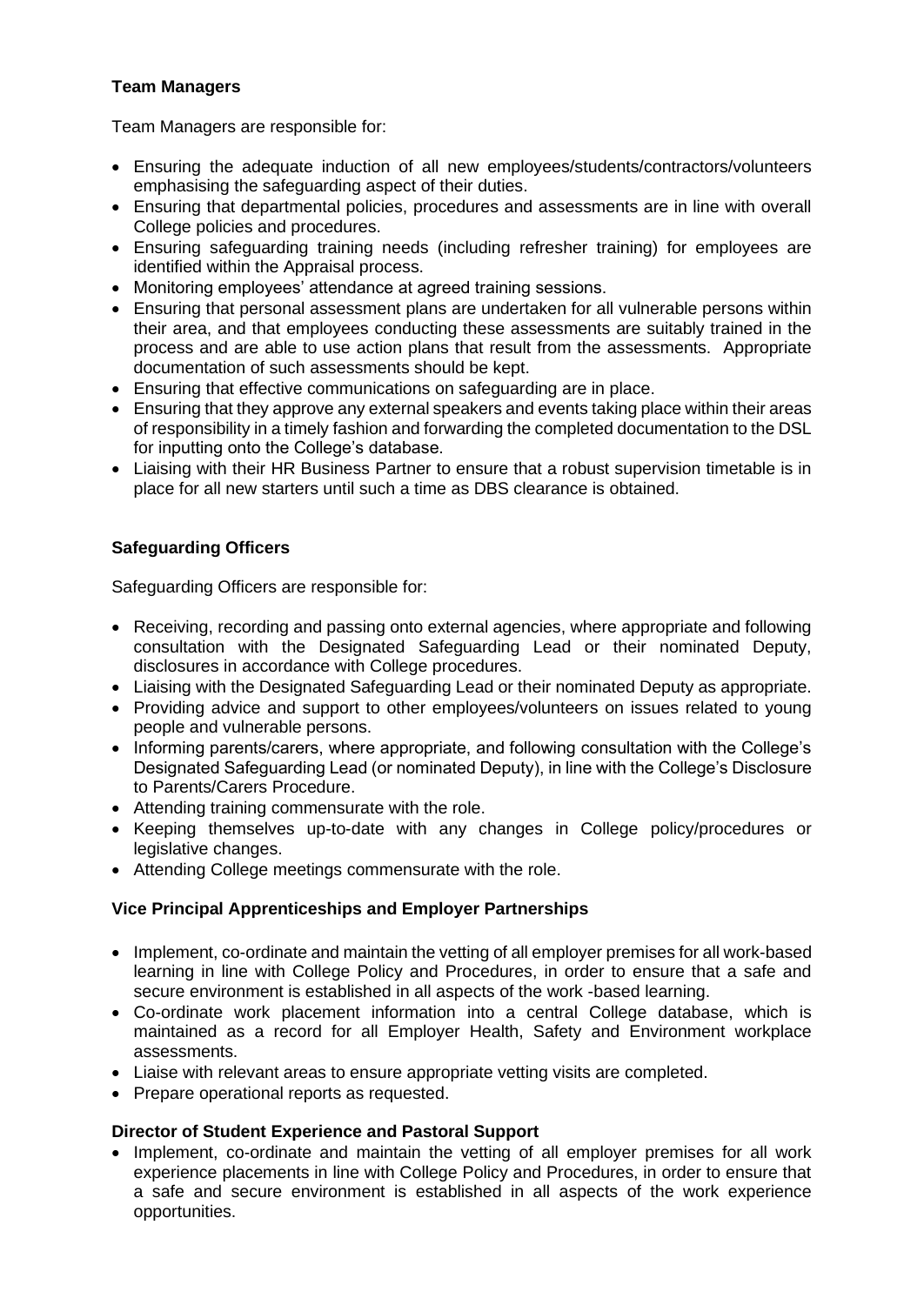## **Executive Director of Human Resources**

The Executive Director of Human Resources is responsible for:

- Ensuring that the employment of people within the College fulfils the requirements of Safer Recruitment, including having in place a supervision timetable where necessary.
- Ensuring that there is a system in place for maintaining and monitoring the College's Single Central Record.
- Ensuring that risk assessments are undertaken following any DBS Certificate disclosures.
- Attending, when necessary (or appointing a nominee to attend) case strategy meetings with the designated officer or their designated representative from the relevant local authority in respect of safeguarding issues relating to an employee, reporting back to the College and taking appropriate action.
- Ensuring that systems are in place for obtaining written confirmation that fee-funded ITT trainees who are undertaking work placements at DCG, have undergone all preappointment checks prior to commencing study with the College.
- Ensuring that appropriate checks are carried out on employees who move between roles within the College.
- Ensuring that systems are in place to obtain relevant DBS information for contractors/volunteers working within the College.
- Ensuring that records of allegations against employees (including low level concerns) are kept and reviewed.

## **Estates Management Team/Team Managers**

The Estates Management Team/Team Managers are responsible for:

- Ensuring that all contractors satisfy safeguarding requirements under their statutory obligations and providing information to contractor employees.
- Liaising with the Designated Safeguarding Lead or nominated deputy on all issues related to safeguarding the welfare of young persons and vulnerable persons.
- Liaising with HR to ensure that the College has up-to-date records of contractors based on College premises or who meet any statutory guidance requirements.

## **Procurement Manager**

The Procurement Manager is responsible for:

- Ensuring that all procurement documents detail the requirements for safeguarding.
- Ensuring that all contractors on the College's Approved Contractor List fulfil their contractual obligations in so far as they relate to safeguarding.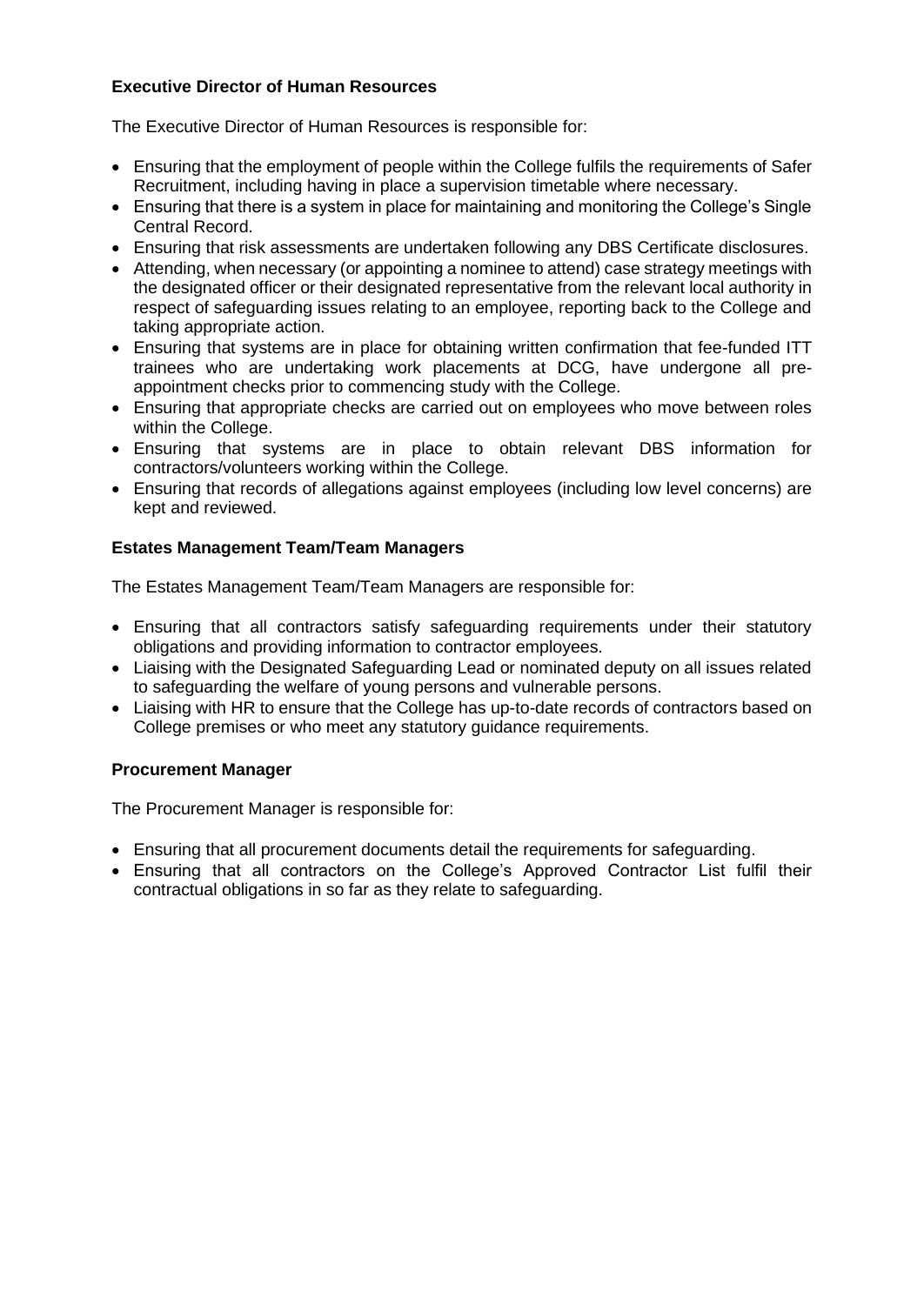## **Employees**

All employees have a responsibility to co-operate fully with their supervisors and managers to ensure that the College, as their employer, can carry out its responsibilities.

All employees have a legal duty of care to others. Regardless of the position held within the College they must:

- Co-operate with each other and work in accordance with any policies, procedures, regulations, codes of practice and information or training provided.
- Inform the Designated Safeguarding Lead (or nominated deputy) of any student that has disclosed to them that they are being supported by an external agency(ies), e.g. Child & Adolescent Mental Health Services (CAMHS) as soon as possible, but within one working day in order for contact to be made.
- Ensure personal safeguarding training needs are identified within the appraisal process.
- Take responsibility for attending agreed training sessions.
- Report any safeguarding concerns in accordance with College procedures.
- Participate in training sessions about safeguarding as requested by their manager or supervisor.
- Be aware of and participate in the risk assessment process.
- If requested, supervise an individual who does not have relevant DBS/safeguarding requirements in place.
- Disclose to HR any change in circumstances which impacts on their ability to work with children and/or vulnerable persons in the course of their employment and in line with their Contract of Employment.

## **Teachers**

Section 5B of the Female Genital Mutilation Act 2003 (as inserted by section 74 of the Serious Crime Act 2015) places a statutory duty upon teachers along with regulated health and social care professionals in England and Wales, to report to the police where they discover (either through disclosure by the victim or visual evidence) that FGM appears to have been carried out on a girl under 18. (see further guidance under Female Genital Mutilation)

## **Volunteers**

All volunteers have a responsibility to co-operate fully with the College so that it can carry out its responsibilities and have a legal duty of care to others. Volunteers must:

- Co-operate and work in accordance with any policies, procedures, regulations, codes of practice and information or training provided.
- Report any safeguarding concerns in accordance with College procedures.
- Participate in training sessions about safeguarding as requested.
- Be aware of and participate in the risk assessment process.

## **Little Explorers Nursery**

The Director of Services for Students is the Nominated Person for the Little Explorers Nursery and has day-to-day responsibility for child protection issues within the Nursery, which is subject to a separate policy and procedures. The Nominated Person will liaise with the Nursery Operations Manager or nominated deputy as appropriate. The Operations Manager is trained to act as a Deputy Designated Safeguarding Lead.